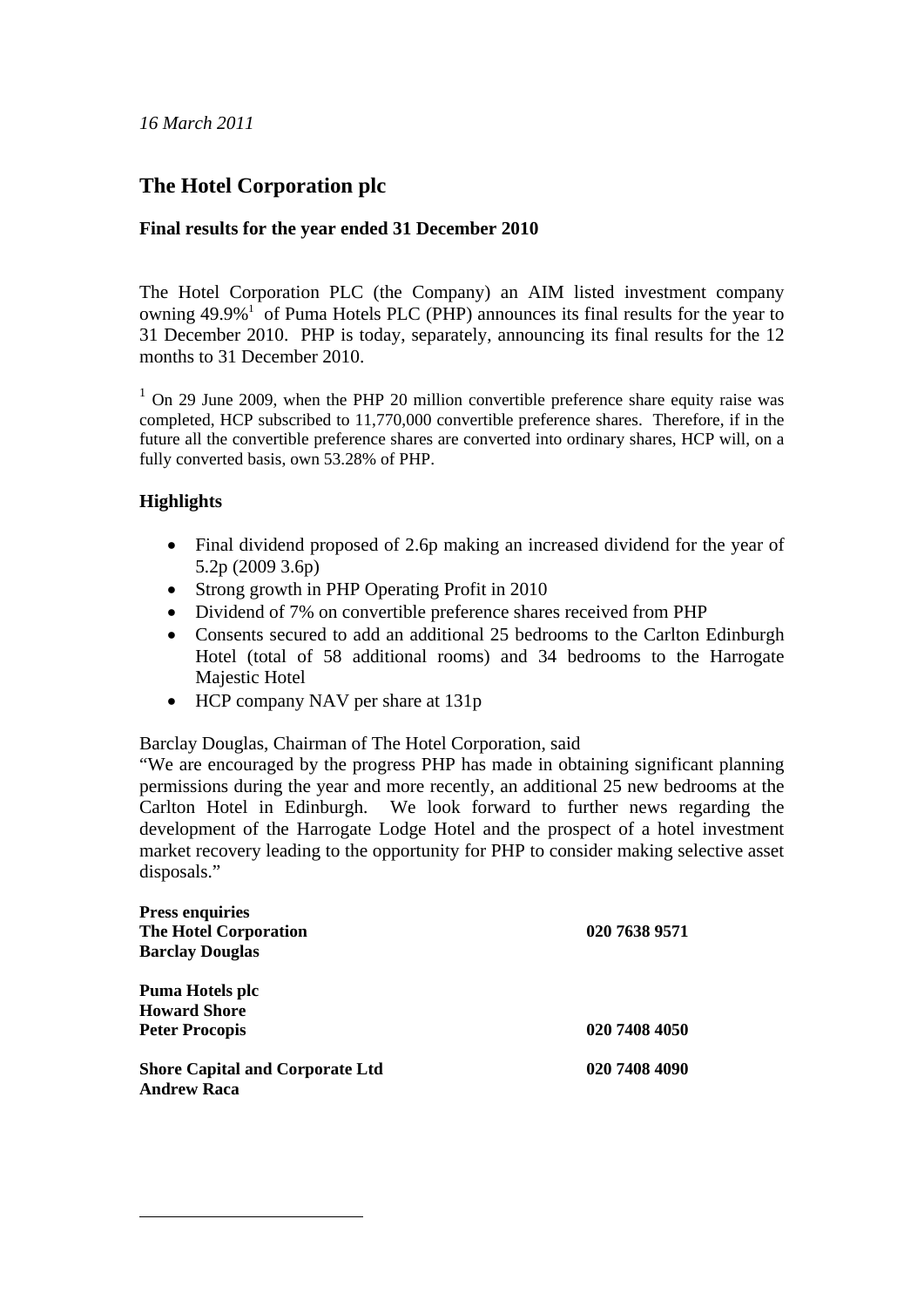## **Notes to Editors**

- **1.** Puma Hotels plc acquired 13 Paramount branded hotels in July 2004. Following further acquisitions it now owns 20 four-star hotels across Scotland, Northern England, Central England, Southern England and Wales. See the table below for a full list of hotels.
- **2.** The hotels offer extensive banqueting, conference and leisure facilities and many of them have architectural and historical significance. The Group has 2,875 bedrooms and around 20,000 square metres of conference and meeting space and offers extensive facilities to both corporate and leisure guests.
- **3.** From July 2004 until 6 September 2007, PHP owned and operated each of the 20 hotels. From 6 September 2007 PHP granted 45 year FRI leases for each hotel to Barceló Group, a leading Spanish operator with substantial global operations. Since 1 January 2008 all 20 hotels carry the Barceló brand.
- **4.** PHP's hotel locations are shown below:

|                |                                                  |                 | No. of<br>meeting | $\boldsymbol{\&}$ | <b>Health Location</b> |
|----------------|--------------------------------------------------|-----------------|-------------------|-------------------|------------------------|
|                | <b>CENTRAL ENGLAND</b>                           | <b>Bedrooms</b> | rooms             | Leisure           |                        |
| $\mathbf{1}$   | Barceló Billesley Manor Hotel, Nr. Stratford*    | 72              | 12                | Y                 | Country                |
| $\overline{2}$ | Barceló Cheltenham Park Hotel                    | 152             | 11                | $\mathbf Y$       | Country                |
| 3              | <b>Barceló Daventry Hotel</b>                    | 155             | 8                 | Y                 | Country                |
| $\overline{4}$ | Barceló Hinckley Island Hotel                    | 362             | 21                | Y                 | Country                |
| 5              | Barceló Oxford Hotel                             | 168             | 25                | Y                 | City                   |
| 6              | Barceló Buxton Palace Hotel                      | 122             | 9                 | Y                 | Country                |
| 7              | Barceló Walton Hall Hotel & Spa, Warwickshire* + | 202             | 20                | $\mathbf Y$       | Country                |
| 8              | Barceló The Lygon Arms, Cotswolds*               | 77              | 8                 | $\mathbf Y$       | Country                |
|                | <b>NORTHERN ENGLAND</b>                          |                 |                   |                   |                        |
| 9              | Barceló Blackpool Imperial Hotel                 | 180             | 15                | Y                 | Coast                  |
|                | 10 Barceló Harrogate Majestic Hotel              | 170             | 10                | Y                 | City                   |
|                | 11 Barceló Redworth Hall Hotel, Co. Durham*      | 143             | 10                | Y                 | Country                |
|                | 12 Barceló Shrigley Hall Hotel, Cheshire*        | 148             | 12                | Y                 | Country                |
|                | <b>SCOTLAND</b>                                  |                 |                   |                   |                        |
|                | 13 Barceló Edinburgh Carlton Hotel               | 189             | 10                | Y                 | City                   |
|                | 14 Barceló Troon Marine Hotel*                   | 89              | $\overline{4}$    | $\mathbf Y$       | Coast                  |
|                | 15 Barceló Stirling Highland Hotel               | 96              | $\overline{7}$    | Y                 | City                   |
|                | <b>SOUTHERN ENGLAND</b>                          |                 |                   |                   |                        |
|                | 16 Barceló Combe Grove Manor, Bath*              | 42              | 5                 | Y                 | Country                |
|                | 17 Barceló Basingstoke Country Hotel             | 100             | 10                | Y                 | Country                |
|                | 18 Barceló Torquay Imperial Hotel                | 152             | $\tau$            | Y                 | Coast                  |
|                | 19 Barceló Brighton Old Ship Hotel               | 154             | 11                | ${\bf N}$         | Coast                  |
|                | <b>WALES</b>                                     |                 |                   |                   |                        |
|                | 20 Barceló Cardiff Angel Hotel                   | 102             | $\tau$            | $\mathbf N$       | City                   |
|                | <b>Total</b>                                     | 2,875           | 222               |                   |                        |

*\* Barceló Premium Hotels*

*+ Operationally, Barceló split this property into a Barceló Premium Hotel, Barceló Walton Hall and a Barceló Hotel, Barceló Walton Hotel*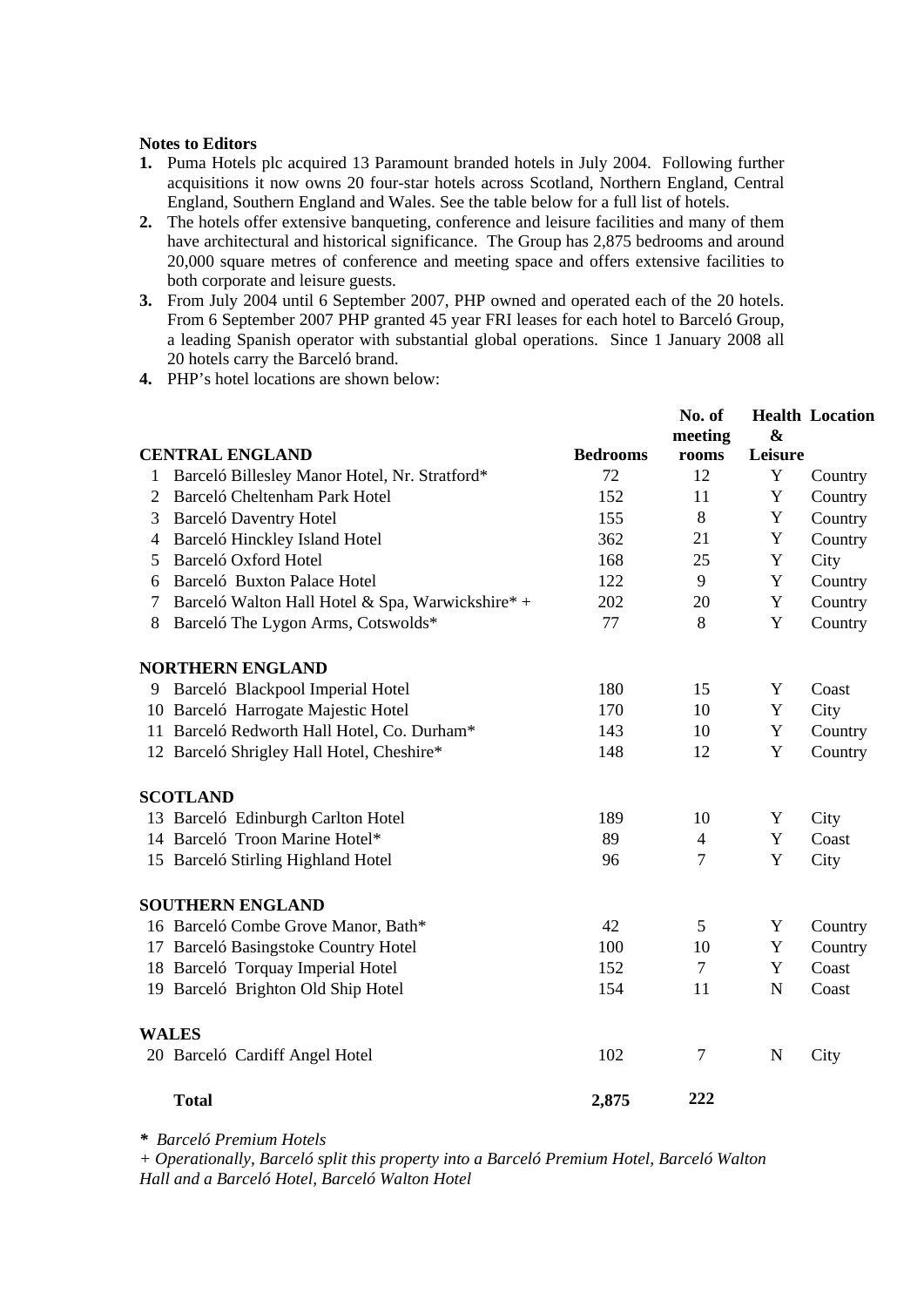#### **Chairman's Statement**

I am pleased to report on the results of The Hotel Corporation plc ("the Company") and its subsidiary Puma Hotels plc ("PHP"), together "the Group".

The Company's principal asset comprises its interest in PHP and this statement therefore discusses the results of both the Company and PHP.

For consistency with previous periods, the consolidated and Company balance sheet of PHP, as at 31 December 2010, the consolidated profit and loss account, the consolidated statement of total recognised gains and losses and consolidated cash flow statement of PHP for the year ended 31 December 2010 are also provided as an appendix to this report. I recommend that they be read in conjunction with the results that follow.

# **Results of the Company**

Revenue for the year, including bank interest and the preference dividend received from PHP was £2.8m (2009: £2.0m). After deducting administrative expenses and interest, profit amounted to £2.6m (2009: £1.8m). No tax is payable for the year due to the zero income taxation provisions in the Isle of Man. Basic and diluted earnings per share were 5.2p (2009:  $(18.5p)$ ).

The Company's net asset value per share ("NAV"), as at 31 December 2010 is 131p (2009: 131p) and the company has valued its shareholding in PHP on the basis of the discounted future net cash flow from PHP. Since the granting of 45 year leases to Barceló Group ("Barceló") on 6 September 2007, Puma Hotels plc trades as an owner of hotel property receiving income from property rents. The valuation of the assets subject to Barceló lease was carried out by Colliers Robert Barry & Co, independent valuers, as at 31 December 2010 at a value of £458.3m (2009: £463.2m). This valuation includes £2.8m (2009:£3.0m) of land and other assets at PHP Directors' valuation not subject to Barceló lease. Against the backdrop of a general decline in the hotel operating environment this is a reduction of 1% from the previous year and reflects the quality of the assets and the tenant's covenant strength.

#### **Consolidated Results of the Group**

The Company has a holding of £11.8m convertible preference shares in PHP. If all the convertible preference shares held by the company are converted into ordinary shares in the future the Company will own 53.28% of PHP, on a fully converted basis. While we have no present intention of exercising our conversion rights, International Financial Reporting Standards ("IFRS") rules require consolidation of PHP results. I draw your attention to the fact that the comparative figures of the group include the results of the company from 1 January 2009 to 31 December 2009 and the results of PHP from the date of acquisition on 29 June 2009 to 31 December 2009. This makes meaningful comparison difficult.

The Group revenue for the year, including bank interest, was £30.3m (2009 £16.1m) and, following administrative expenses and interest but before the decrease in the fair value of the investment property and fair value of the interest rate swaps, the profit amounted to £4.0m (2009: loss £0.6m). After the decrease in the fair value of the investment property and the interest rate swaps the total loss before tax was £10.6m (2009 £23.2m). A deferred tax credit of £4.8m (2009 £10.8m) reduces the loss after tax to £5.8m (2009: £12.4m). Basic loss per share was (3.22p) (2009 (8.15p)).

As required by IFRS, the consolidated statement of financial position of the Group takes account of goodwill, the fair value of interest rate swaps and deferred tax adjustments on consolidation. The resulting consolidated NAV per share is 131.7p (2009: 139.3p).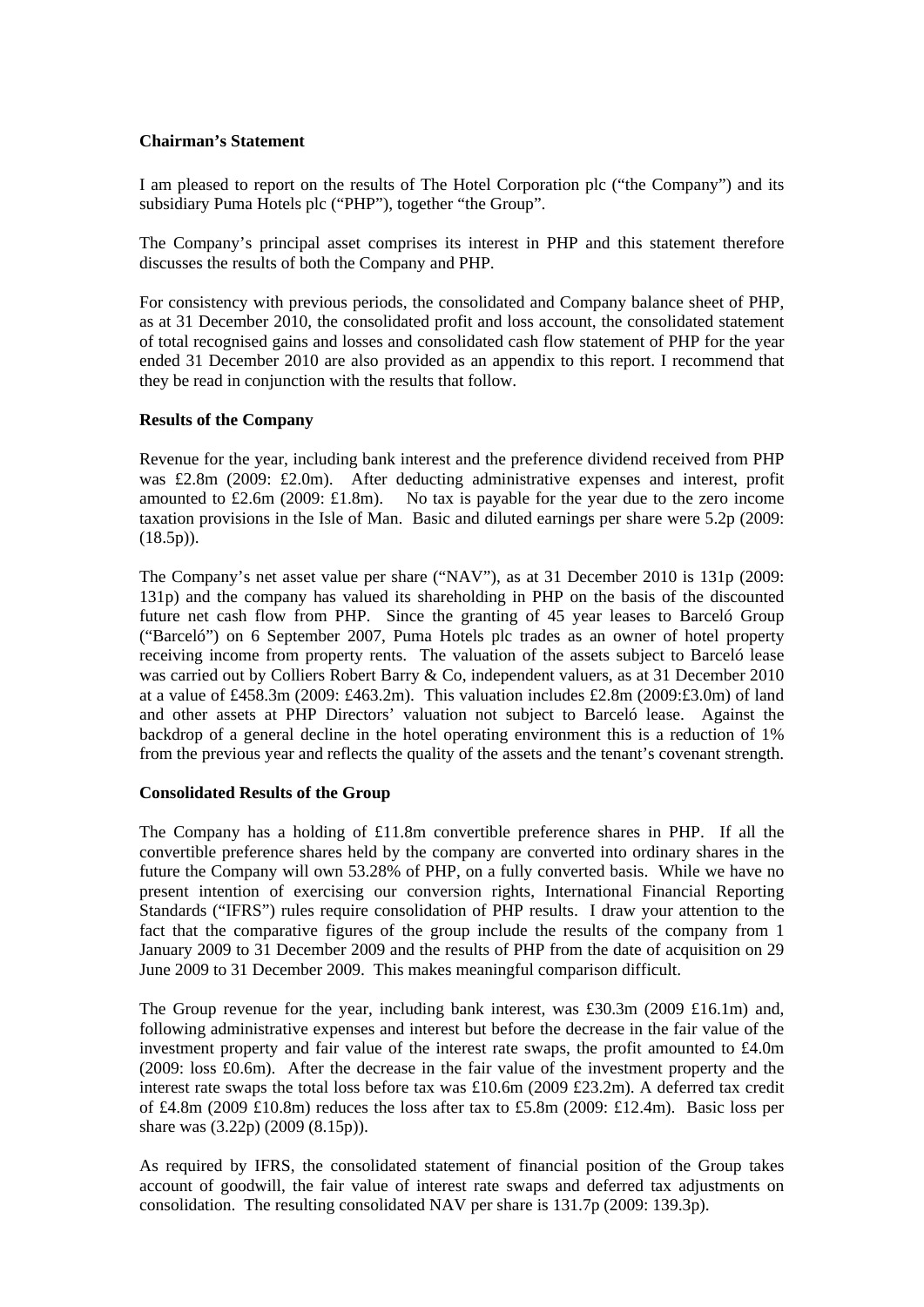# **Dividend**

The Company has proposed a final dividend of 2.6p per ordinary share (2009: 1.8p), making a total of 5.2p for the year (2009: 3.6p). The ex-dividend date will be 23 March 2011 and the record date 25 March 2011. Payment will be made to shareholders on 28 April 2011 after the Annual General Meeting on 26 April 2011. The total dividends for the year, £2.6m (2009: £1.8m) reflect the profits for the year before investment losses and tax.

## **Prospects**

We are encouraged by the progress PHP has made in obtaining significant planning permissions during the year and more recently, an additional 25 new bedrooms at the Carlton Hotel in Edinburgh. We look forward to further news regarding the development of the Harrogate Lodge Hotel and the prospect of an investment market recovery leading to the opportunity for PHP to consider making selective asset disposals.

**Barclay Douglas Chairman 16 March 2011**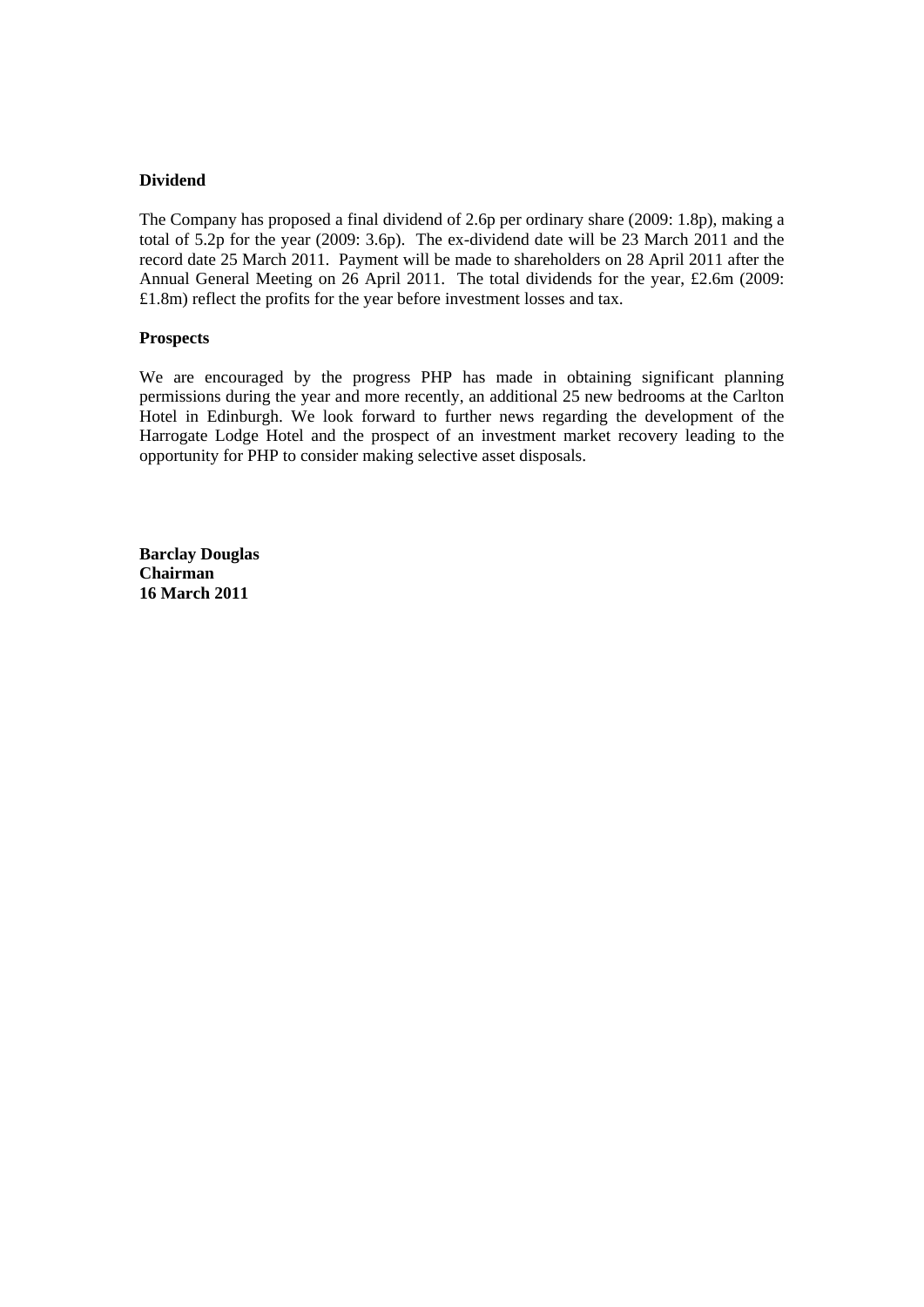#### **Puma Hotels plc Review of Operations and Financial Performance**

The operations of the Group are concentrated within Puma Hotels plc ("PHP") hence a review of operations and financial performance for PHP under UK Generally Accepted Accounting Standards ("UK GAAP") has been provided.

#### **Introduction**

Since the granting of leases to Barceló Group ("Barceló") on 6 September 2007, Puma Hotels plc ("PHP" or the "Group") trades as an owner of hotel property receiving income from property rents. The Company's hotels are let on long term full repairing and insuring ("FRI") leases to Barceló, a leading Spanish hospitality group with substantial global hotel and other leisure related operations.

#### **Financial Performance**

Turnover for the year ended 31 December 2010 of £30.3m represents rent received from Barceló (2009: £30.0m). Operating Profit of £26.3m (2009: £24.0m) has grown over the prior year reflecting the benefit of the increase in rent in September 2010 from £30m to £31m, the reduction in administrative expenses and a significantly lower deficit on the revaluation of properties.

After deducting bank interest payable on the Company's senior facility, the Group showed a net profit of £6.3m (2009:£0.6m) before shareholder finance costs and exceptional items. Shareholder finance costs comprise £4m of payments to bondholders of the Company's deep discounted bonds and £1.4m of payments to the holders of convertible preference shares. There was an exceptional but non-cash charge of £0.4m as a result of the revaluation of properties  $(2009:£2.1m)$ . After deducting these items, the profit on ordinary activities for the year was £0.5m (2009: loss of £6.2m).

Net bank interest payable was £5.1m lower against the prior year as the new more advantageous swap on £182.3m of the £342.3m facility came into effect from 1 January 2010. As previously reported the profile of the interest rate swaps relating to this £182.3m is as follows:

- 31 December 2009 to 31 December 2010: 2.230%
- 31 December 2010 to 31 December 2011: 3.330%
- 31 December 2011 to 31 December 2012: 3.945%

As discussed below, PHP has had the leased properties professionally revalued as at 31 December 2010 and, as a result, is now carrying its entire portfolio at a total value of £458.3m (2009: £463.2m). As part of the revaluation process, each individual property has been assigned a new value, in some cases eliminating the brought forward valuation surplus, hence leading to a charge to the profit and loss account of £0.4m (2009:£2.1m). This charge is a non-cash item which is shown as a "deficit on revaluation". The remaining £6.5m of the reduced valuation has been taken against the valuation surplus in the balance sheet. As at 31 December 2010 balance of the revaluation reserve is £78.2m (2008: £84.7m).

As at 31 December 2010, net tangible assets per ordinary share (after deducting carried interest relating to the founder shares and excluding goodwill) were 170p (2009:185p).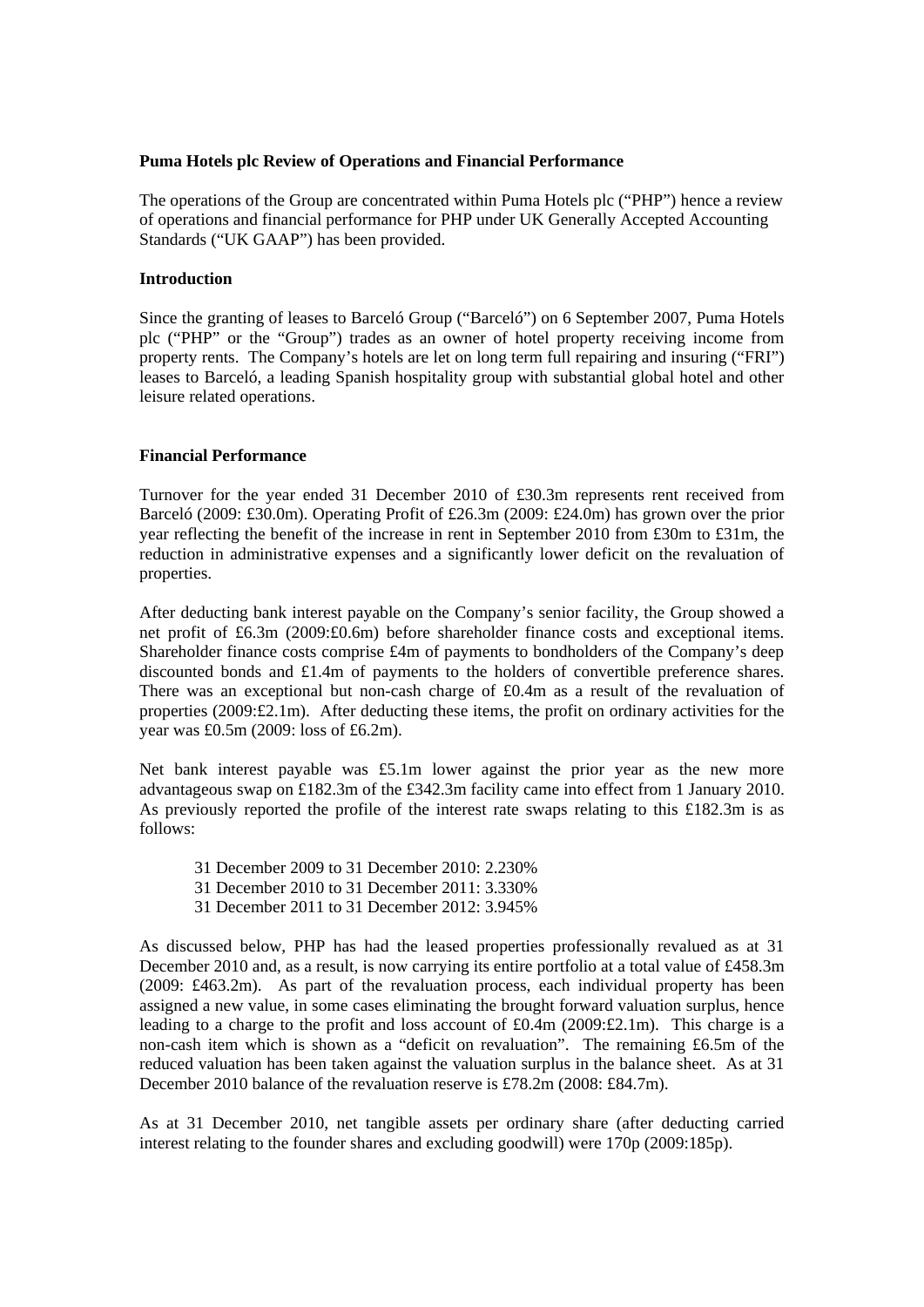## **Leases and Property Revaluation**

The asset values on the balance sheet of PHP reflect the lease arrangements with Barceló. These leases place FRI obligations on the tenant and provide for a fixed rental with inflationindexed provisions.

In addition to the tenant's FRI obligation, the agreement with Barceló also provides for a £10m capital expenditure contribution to be made by PHP in the first 10 years of the leases. This contribution is to be spent on structural and mechanical improvements by Barceló and to date, PHP has contributed over £5m.

For the purpose of preparing its annual financial statements for 2010, PHP has had the property subject to these leases professionally valued by Colliers Robert Barry & Co. This valuation of each property in the portfolio, which excludes land held for development and other assets not subject to the Barceló lease, is at £455.5m (a modest decline against the 2009 value of £460.2m). The Board of PHP considers that the value of the assets excluded from the lease is a further  $f2.75m$ .

# **Development Plans**

PHP continues on its strategy to add value by securing additional planning permissions. PHP has in the past successfully exploited the potential for gains in value through developing the portfolio by adding extra rooms, conference and other facilities at existing hotels.

On 11 October 2010, consent was obtained from Harrogate Borough Council ("HBC") for the addition of 34 bedrooms to the Harrogate Majestic Hotel. Consent already exists to add another 82 bedrooms to this landmark property located in the heart of Harrogate.

On 3 March 2011, the Group secured full planning and listed buildings consent from the City of Edinburgh Council for the addition of 25 new bedrooms to the Carlton Edinburgh Hotel. The Group already holds consent to add 33 bedrooms to this high profile, city centre hotel. Implementation of the planning consents would increase capacity by 58 bedrooms bringing the total bedroom count to 247.

In addition, as previously reported three significant planning consents were secured in February 2010. The current status of these planning consents is as follows:

1. **Harrogate Lodge Hotel:** Granted by HBC this planning consent allows for the development of a 107 bedroom lodge hotel on land that is part of the development assets excluded from the Barceló lease. On 23 July 2010, the Group signed an On 23 July 2010, the Group signed an agreement with HBC which provides, inter alia, for the proposed lodge hotel to be directly linked into a new 3,400 sq m exhibition facility which is being built as part of the first phase in the redevelopment of the Harrogate International Centre (HIC). In addition, the Group will have the benefit of 20 car parking spaces on a 99 year lease (initial term of 25 years) from HBC. In return, the Group transferred to HBC a 103 square metre parcel of land to be used by HBC in the expansion of the HIC.

Discussions continue with branded hotel companies in relation to this development opportunity.

In addition, as part of our discussions with the HIC, their building plans also provide improved access into the HIC from the four star 170 bedroom Barceló Majestic Hotel, for which a planning consent already exists to extend the hotel by a further 116 bedrooms.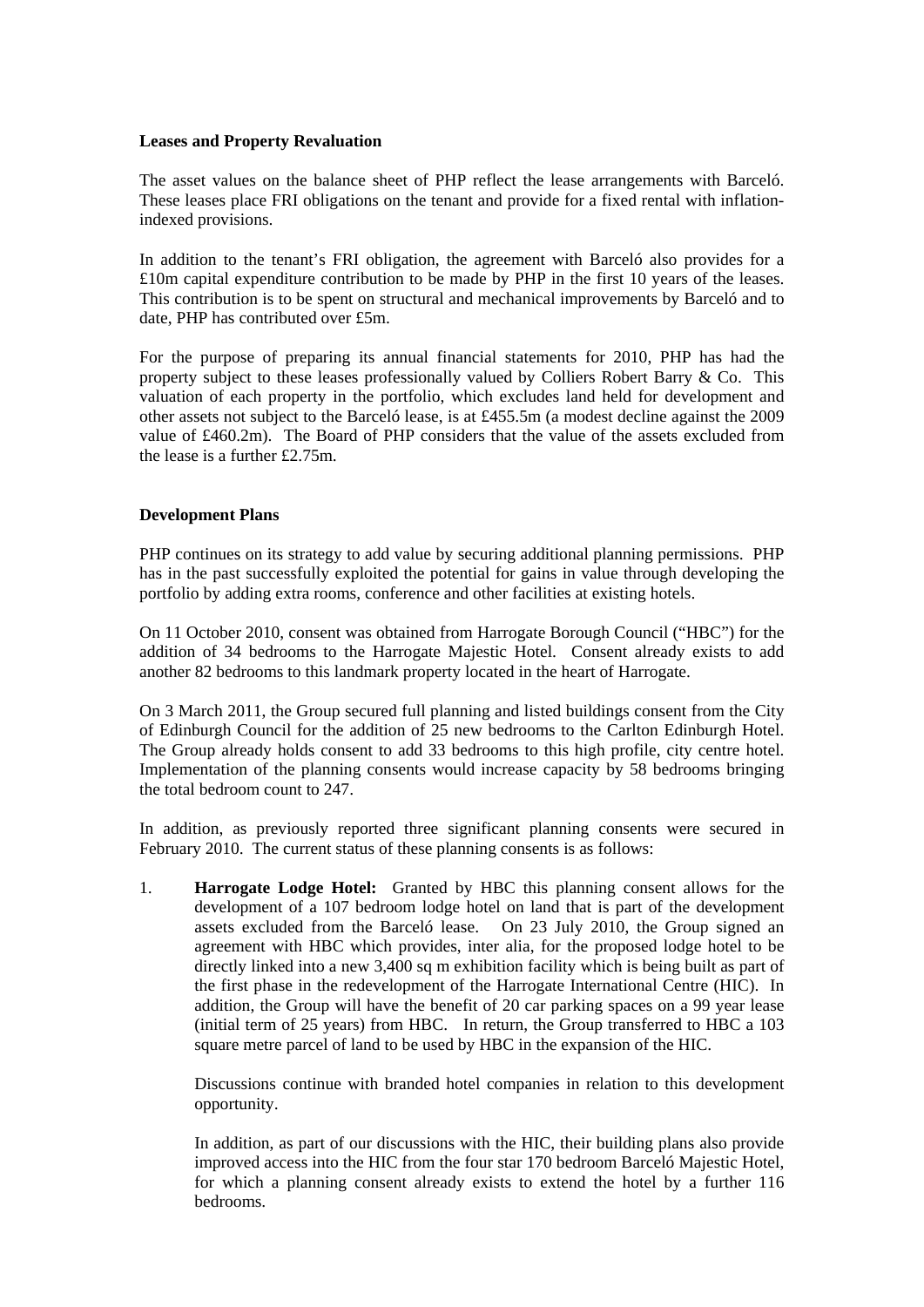- 2. **Brighton Old Ship Hotel:** Planning consent was secured for a 3,000 sq m development at this waterfront, city centre hotel which will add 42 bedrooms (a 27% increase to existing room stock), a 248 sq m conference facility and 124 sq m of bar and restaurant facilities.
- 3. **Gatehouse at Combe Grove Manor:** Planning and listed building consent obtained for a 30% extension of the internal space at this attractive residential property which is part of the development assets excluded from the Barceló lease. In October 2010, the Group completed the sale of this property at a price of £275,000.

In overall terms, PHP has the potential to add over 800 rooms (over 25 per cent of the current estate) of which 579 rooms (2009: 370 rooms, therefore a 56% increase in consented rooms) have already received the necessary planning or listed building consent. There are also schemes for over 3,000 sq m (of which over 70% have planning consent) of additional meeting rooms and upgrades to other hotel facilities. The benefits of adding these rooms and other facilities will be highly attractive for both PHP and Barceló. The impact of the development potential of the portfolio is typically not recognised fully in a professional valuation and PHP therefore believes that implementation of the programme will result in significant benefits.

# **Fire at Harrogate Majestic Hotel**

As reported with the Group's 30 June 2010 interim results, on 5 May 2010, the east wing of the Majestic Hotel was partially damaged by fire. The entire hotel remained closed until 5 September 2010 whilst the necessary rectification works were carried out so as to enable a partial reopening on that date. As of 5 September, Barceló have taken possession of 88 of the 170 bedrooms and the majority of the supporting conference and other facilities.

Works continue to reinstate the remaining damaged areas of the hotel and it is envisaged that the final completion of the rectification works should occur during the second quarter of this year. The Company has insurance in place to cover in full property reinstatement costs and loss of rent.

# **Strategy, Plans and Prospects**

PHP's Board continues to focus on unlocking significant value by gaining additional planning consents and considering selective asset disposals as the investment market recovers. The Board considers that as the regional hotel investment market recovers, the Group's assets should prove highly attractive.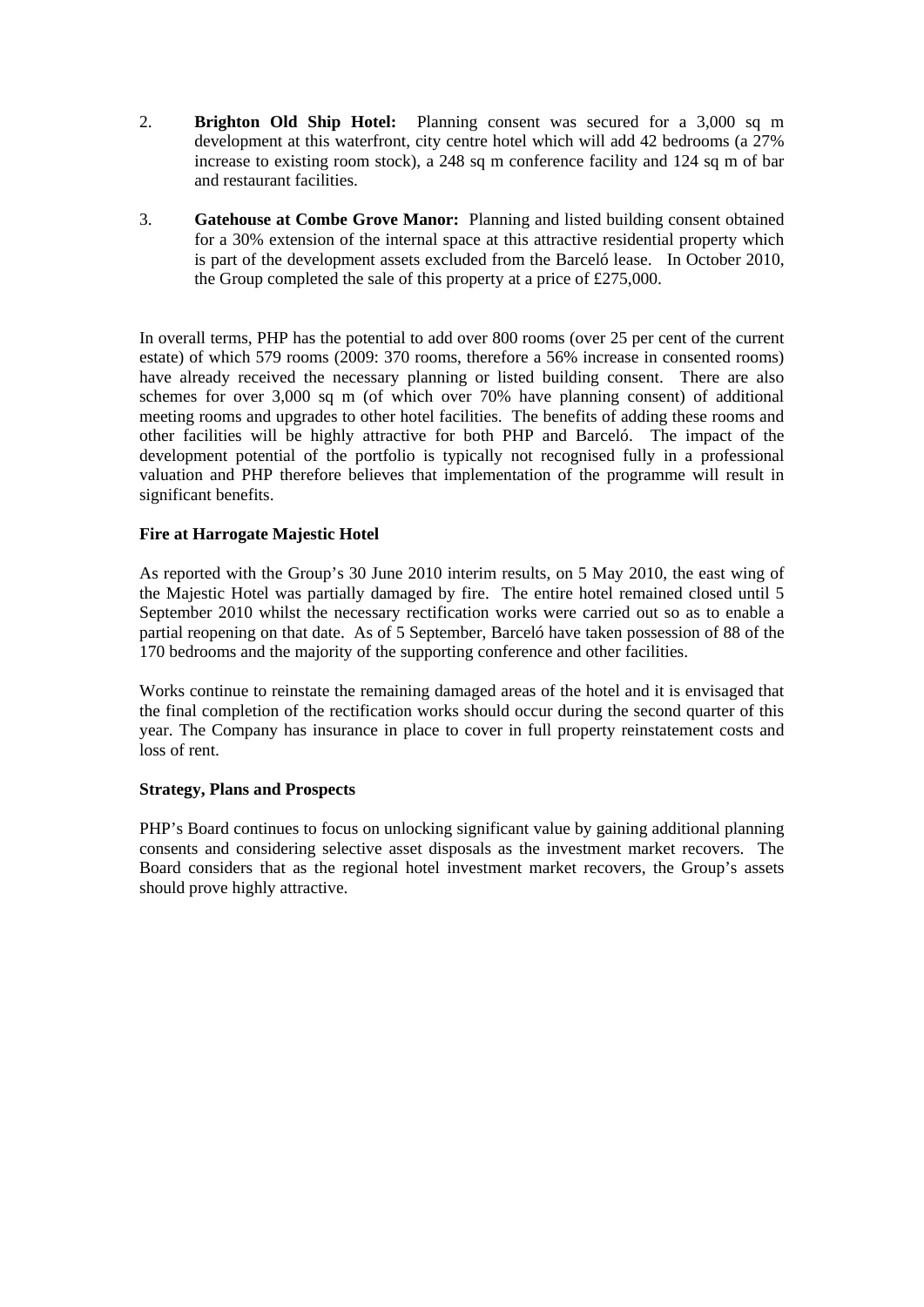# **Consolidated Statement of Comprehensive Income 31 December 2010**

|                                                                    |              |                | <b>Restated</b> |
|--------------------------------------------------------------------|--------------|----------------|-----------------|
|                                                                    |              | 2010           | 2009            |
|                                                                    | <b>Notes</b> | $\pounds$ '000 | $\pounds$ '000  |
| <b>Continuing Operations</b>                                       |              |                |                 |
| Revenue                                                            | 10           | 30,326         | 16,116          |
| Administrative expenses                                            |              | (3,302)        | (1,891)         |
| Decrease in fair value of investment<br>property                   | 5            | (6,930)        | (22, 474)       |
| <b>Operating Profit/(Loss)</b>                                     |              | 20,094         | (8,249)         |
| Bank interest receivable                                           |              | 41             | 32              |
| Change in fair value of interest rate swaps                        |              | (7,697)        | (1,240)         |
| Investment surplus - unrealised                                    |              |                | 1,117           |
| Interest payable                                                   |              | (23,053)       | (14, 840)       |
|                                                                    |              |                |                 |
| Loss before tax                                                    |              | (10,615)       | (23,180)        |
| Tax                                                                |              | 4,799          | 10,803          |
|                                                                    |              |                |                 |
| Loss after tax for the year                                        |              | (5, 816)       | (12,377)        |
| Loss and total comprehensive loss for the                          |              |                |                 |
| year                                                               |              | (5, 816)       | (12, 377)       |
|                                                                    |              |                |                 |
| Attributable to:                                                   |              |                |                 |
| Owners of the Company                                              |              | (1,606)        | (3,461)         |
| Non controlling interests                                          |              | (4,210)        | (8,916)         |
|                                                                    |              | (5, 816)       | (12, 377)       |
|                                                                    |              |                |                 |
| Loss per share                                                     |              |                |                 |
| diluted<br><b>Basic</b><br>from<br>continuing<br>and<br>operations |              | (3.22p)        | (8.15p)         |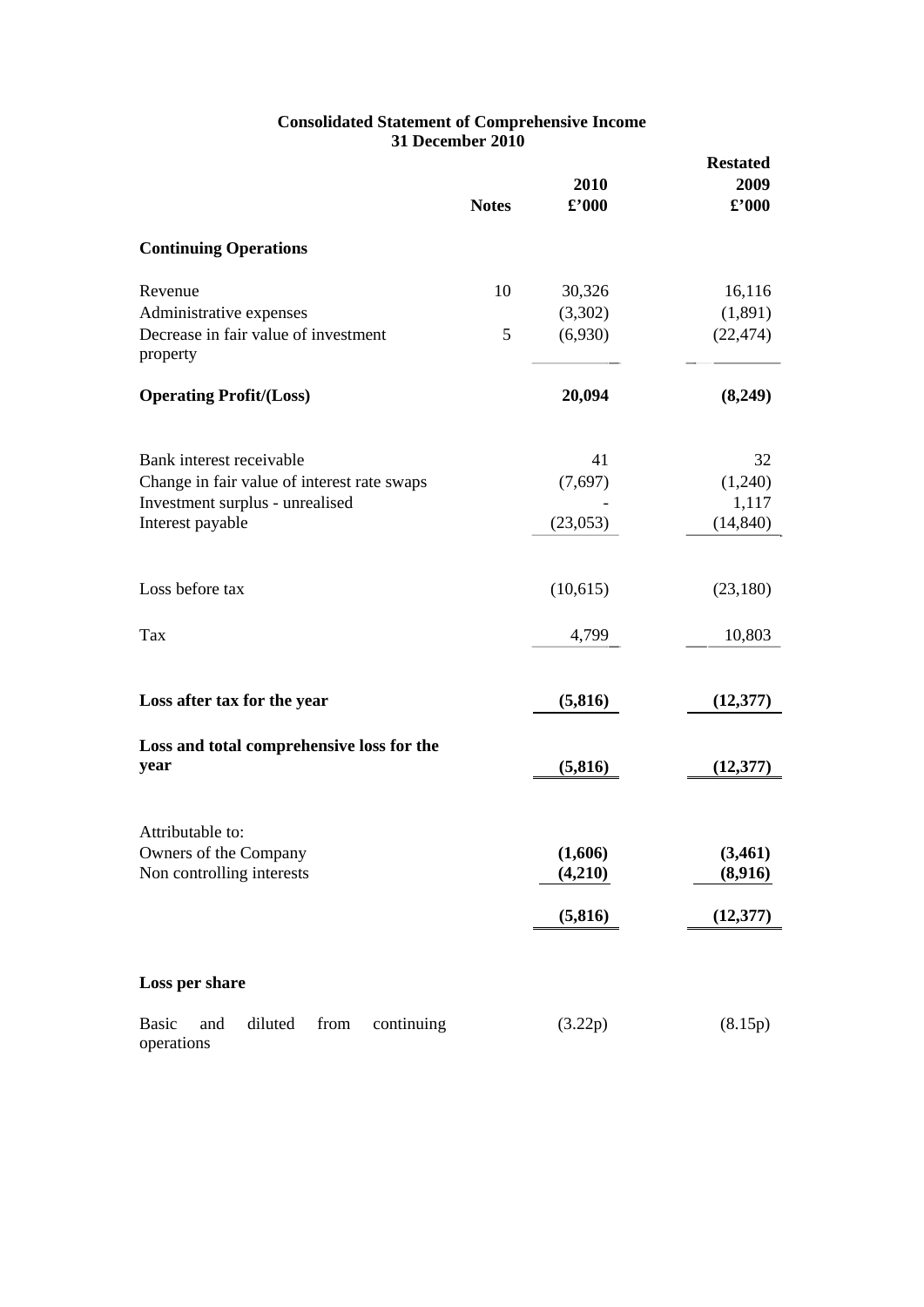# **Consolidated Statement of Financial Position 31 December 2010**

|                                                       |                |         |         | <b>Restated</b> |         |
|-------------------------------------------------------|----------------|---------|---------|-----------------|---------|
| <b>Assets</b>                                         | <b>Notes</b>   |         | 2010    | 2009            |         |
|                                                       |                | £'000   | £'000   | £'000           | £'000   |
| <b>Non - Current Assets</b>                           |                |         |         |                 |         |
| Goodwill                                              | $\overline{4}$ |         | 28,382  |                 | 28,382  |
| <b>Investment Properties</b><br><b>Current Assets</b> | 5              |         | 458,321 |                 | 463,170 |
| Trade and Other                                       |                |         |         |                 |         |
| Receivables                                           |                | 316     |         | 1,502           |         |
| Cash and Cash Equivalents                             |                | 11,586  |         | 10,401          |         |
|                                                       |                |         | 11,902  |                 | 11,903  |
|                                                       |                |         |         |                 |         |
| <b>Total Assets</b>                                   |                |         | 498,605 |                 | 503,455 |
| <b>Liabilities</b>                                    |                |         |         |                 |         |
| <b>Current Liabilities</b>                            |                |         |         |                 |         |
| Trade and Other Payables                              |                | 14,143  |         | 14,016          |         |
| Fair Value of Interest Rate                           |                |         |         |                 |         |
| Swaps                                                 |                | 4,430   |         | 2,251           |         |
| <b>Total Current Liabilities</b>                      |                |         | 18,573  |                 | 16,267  |
| <b>Non - Current Liabilities</b>                      |                |         |         |                 |         |
| <b>Borrowings</b>                                     | 6              | 348,678 |         | 348,545         |         |
| Preference shares                                     | 6              | 8,230   |         | 8,230           |         |
| Fair Value of Interest Rate                           |                |         |         |                 |         |
| Swaps                                                 |                | 21,740  |         | 16,222          |         |
| <b>Deferred Tax Liabilities</b>                       |                | 28,919  |         | 33,718          |         |
|                                                       |                |         | 407,567 |                 | 406,715 |
| <b>Total Liabilities</b>                              |                |         | 426,140 |                 | 422,982 |
| <b>Net Assets</b>                                     |                |         | 72,465  |                 | 80,473  |
| <b>Equity</b>                                         |                |         |         |                 |         |
| Share Capital                                         | 12             | 2,491   |         | 2,491           |         |
| <b>Share Premium Account</b>                          |                | 11,015  |         | 11,015          |         |
| <b>Retained Earnings</b>                              |                | 52,114  |         | 55,912          |         |
| <b>Equity attributable to</b>                         |                |         |         |                 |         |
| owners of the Company                                 |                | 65,620  |         | 69,418          |         |
| Non controlling interest                              |                | 6,845   |         | 11,055          |         |
| <b>Total Equity</b>                                   |                |         | 72,465  |                 | 80,473  |
| Net Asset Value per share                             |                |         |         |                 |         |
| (Based on number of shares in                         |                |         |         |                 |         |
| issue at year end)                                    |                |         | 131.7p  |                 | 139.3p  |

The financial statements were approved by the Board of Directors and authorised for issue on 16 March 2011.

They were signed on its behalf by:

………………. ………………. **Barclay Douglas David Craine**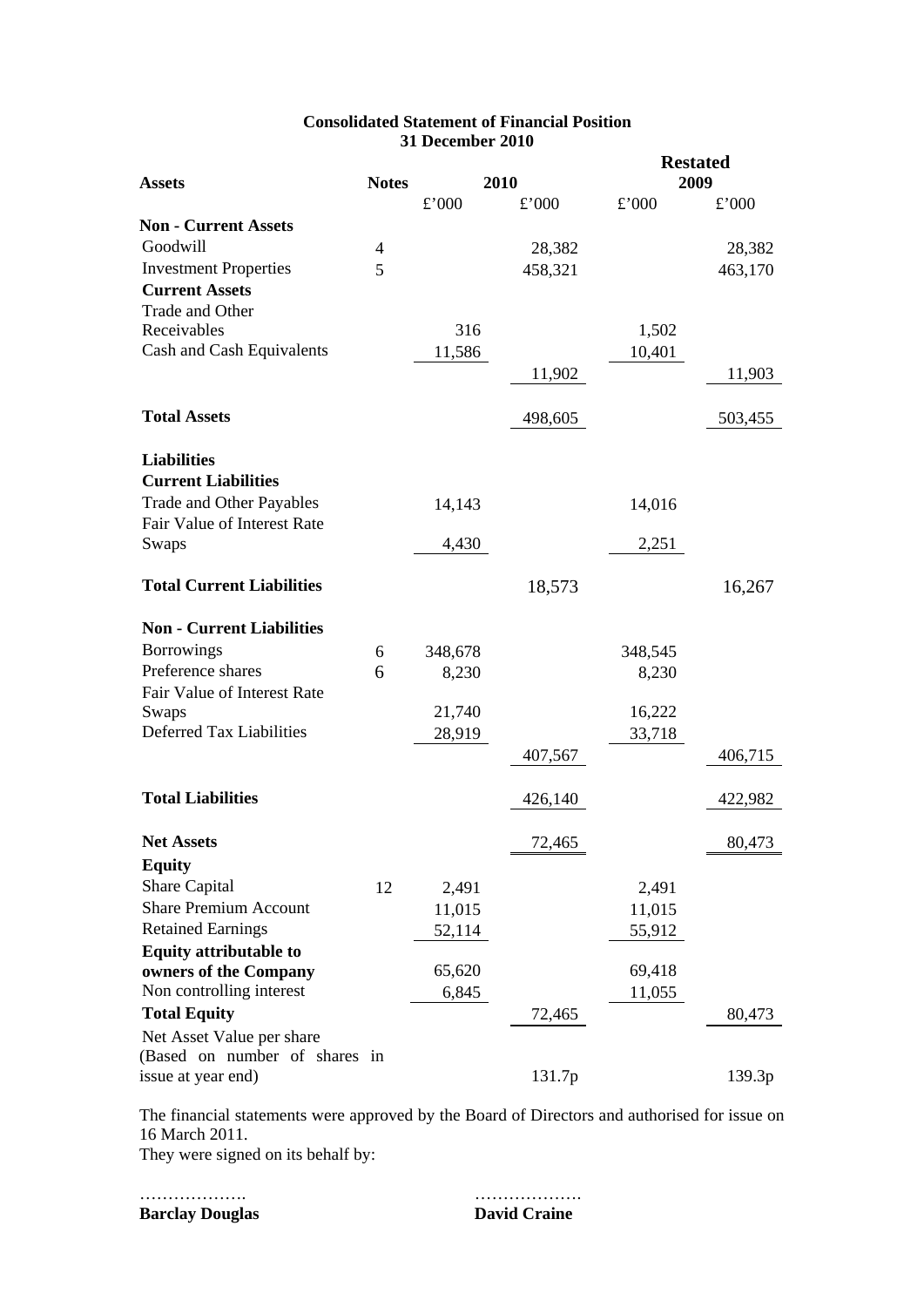|                                                       | <b>Share</b><br>Capital<br>$\pounds$ '000 | <b>Share</b><br>Premium<br><b>Account</b><br>$\pounds$ '000 | <b>Restated</b><br><b>Retained</b><br><b>Earnings</b><br>$\pmb{\pounds}^{\prime}000$ | <b>Restated</b><br><b>Non</b><br><b>Controlling</b><br>interest<br>$\pounds$ '000 | <b>Total</b><br>$\pounds$ '000 |
|-------------------------------------------------------|-------------------------------------------|-------------------------------------------------------------|--------------------------------------------------------------------------------------|-----------------------------------------------------------------------------------|--------------------------------|
| <b>Balance at 31 December</b><br>2008                 | 1,731                                     |                                                             | 61,170                                                                               |                                                                                   | 62,901                         |
| Acquisition of Puma<br>Hotels plc on 29 June<br>2009  |                                           |                                                             |                                                                                      | 19,644                                                                            | 19,644                         |
| Capital contribution from<br>non-controlling interest |                                           |                                                             |                                                                                      | 327                                                                               | 327                            |
| Loss for the year                                     |                                           |                                                             | (3,461)                                                                              | (8,916)                                                                           | (12, 377)                      |
| Issue of share capital                                | 760                                       | 11,400                                                      |                                                                                      |                                                                                   | 12,160                         |
| Placing costs                                         |                                           | (385)                                                       |                                                                                      |                                                                                   | (385)                          |
| Dividends                                             |                                           |                                                             | (1,797)                                                                              |                                                                                   | (1,797)                        |
| <b>Balance at 31 December</b><br>2009                 | 2,491                                     | 11,015                                                      | 55,912                                                                               | 11,055                                                                            | 80.473                         |
| Loss for the year<br>Dividends                        |                                           |                                                             | (1,606)<br>(2,192)                                                                   | (4,210)                                                                           | (5,816)<br>(2,192)             |
| <b>Balance at 31 December</b><br>2010                 | 2,491                                     | 11,015                                                      | 52,114                                                                               | 6,845                                                                             | 72,465                         |
| <b>Restatement</b> (note 5)                           |                                           |                                                             | 372                                                                                  | (8,602)                                                                           | (8,230)                        |

# **Consolidated Statement of Changes in Equity 31 December 2010**

The restatement is included within the balance as at 31 December 2009, as disclosed above.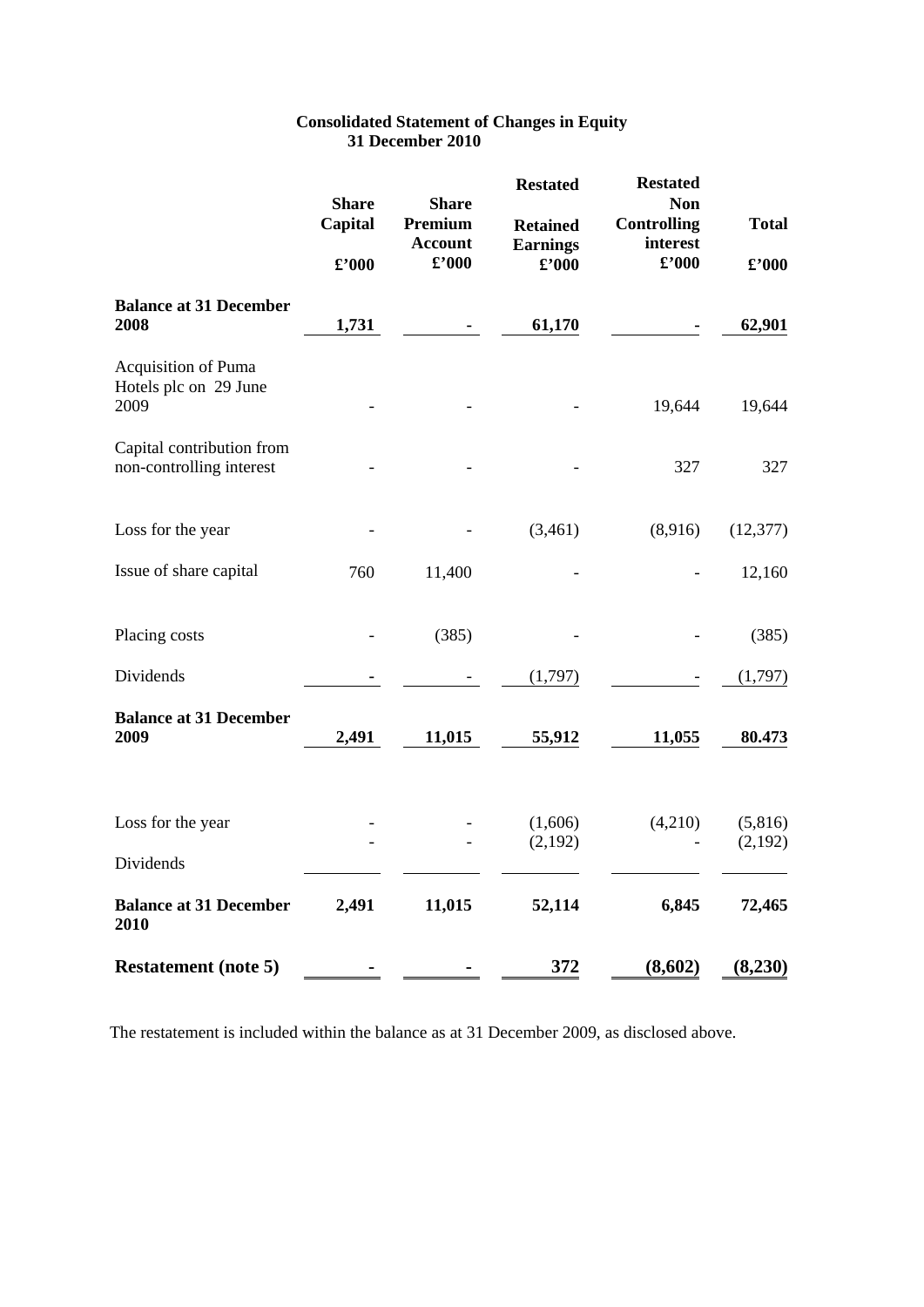# **Consolidated Statement of Cash Flows 31 December 2010**

|                                                             | <b>Notes</b> | 2010<br>$\pounds$ '000 | 2009<br>$\pounds$ '000 |
|-------------------------------------------------------------|--------------|------------------------|------------------------|
| <b>Net Cash Inflow From Operating Activities</b>            |              | 28,720                 | 11,135                 |
| <b>Investing Activities</b>                                 |              |                        |                        |
| <b>Interest Paid</b>                                        |              | (23,053)               | (14,605)               |
| <b>Interest Received</b>                                    |              | 41                     | 32                     |
| Proceeds received on the maturity of<br>Investments         |              |                        | 1,986                  |
| Net cash on acquisition of a subsidiary                     |              |                        | 15,224                 |
| Additions of investment properties                          |              | (2,349)                | (97)                   |
| Sale of investment properties                               |              | 268                    | 463                    |
| Net cash (used in) / generated from Investing<br>Activities |              | (25,093)               | 3,003                  |
| <b>Financing Activities</b>                                 |              |                        |                        |
| <b>Shares Issued</b>                                        |              |                        | 12,160                 |
| <b>Placing Costs</b>                                        |              |                        | (384)                  |
| Dividends Paid                                              |              | (2,192)                | (1,797)                |
| Term loans repaid                                           |              |                        | (15,000)               |
| Bonds repaid                                                |              |                        | (14)                   |
| New term loan issue costs                                   |              | (250)                  | (399)                  |
| Net cash used in Financing Activities                       |              | (2, 442)               | (5, 434)               |
|                                                             |              |                        |                        |
| Net increase in cash and cash equivalents                   |              | 1,185                  | 8,704                  |
| Cash and cash equivalents at beginning of year              |              | 10,401                 | 1,697                  |
| Cash and cash equivalents at end of year                    |              | 11,586                 | 10,401                 |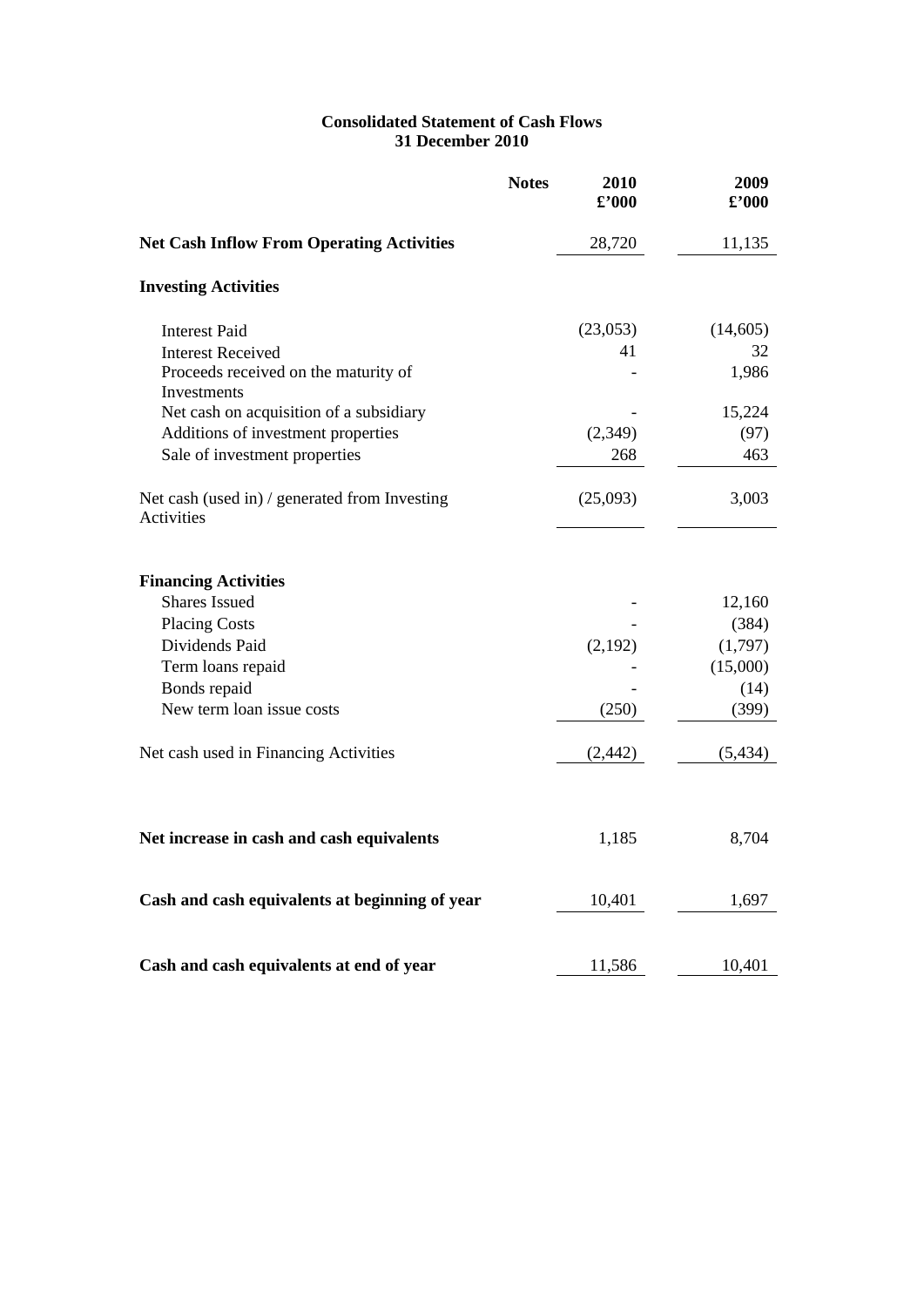# **Company Statement of Comprehensive Income 31 December 2010**

|                                                                                    |              | 2010           | 2009                        |
|------------------------------------------------------------------------------------|--------------|----------------|-----------------------------|
|                                                                                    | <b>Notes</b> | $\pounds$ '000 | $\pmb{\pounds}^{\prime}000$ |
| <b>Continuing Operations</b>                                                       |              |                |                             |
| Revenue<br>Administrative expenses                                                 | 10           | 2,811<br>(228) | 1,986<br>(188)              |
| <b>Operating Profit</b>                                                            |              | 2,583          | 1,798                       |
| Bank interest receivable<br>Investment losses – unrealised                         |              | 8              | 10<br>(9,663)               |
| Profit/(Loss) before taxation                                                      |              | 2,591          | (7, 855)                    |
| Taxation                                                                           |              |                |                             |
| Profit/(Loss) after taxation and total<br>comprehensive Income/(Loss) for the year |              | 2,591          | (7, 855)                    |
| <b>Earnings/(Loss) Per Share</b>                                                   |              |                |                             |
| Basic and diluted                                                                  |              | 5.2p           | (18.5 p)                    |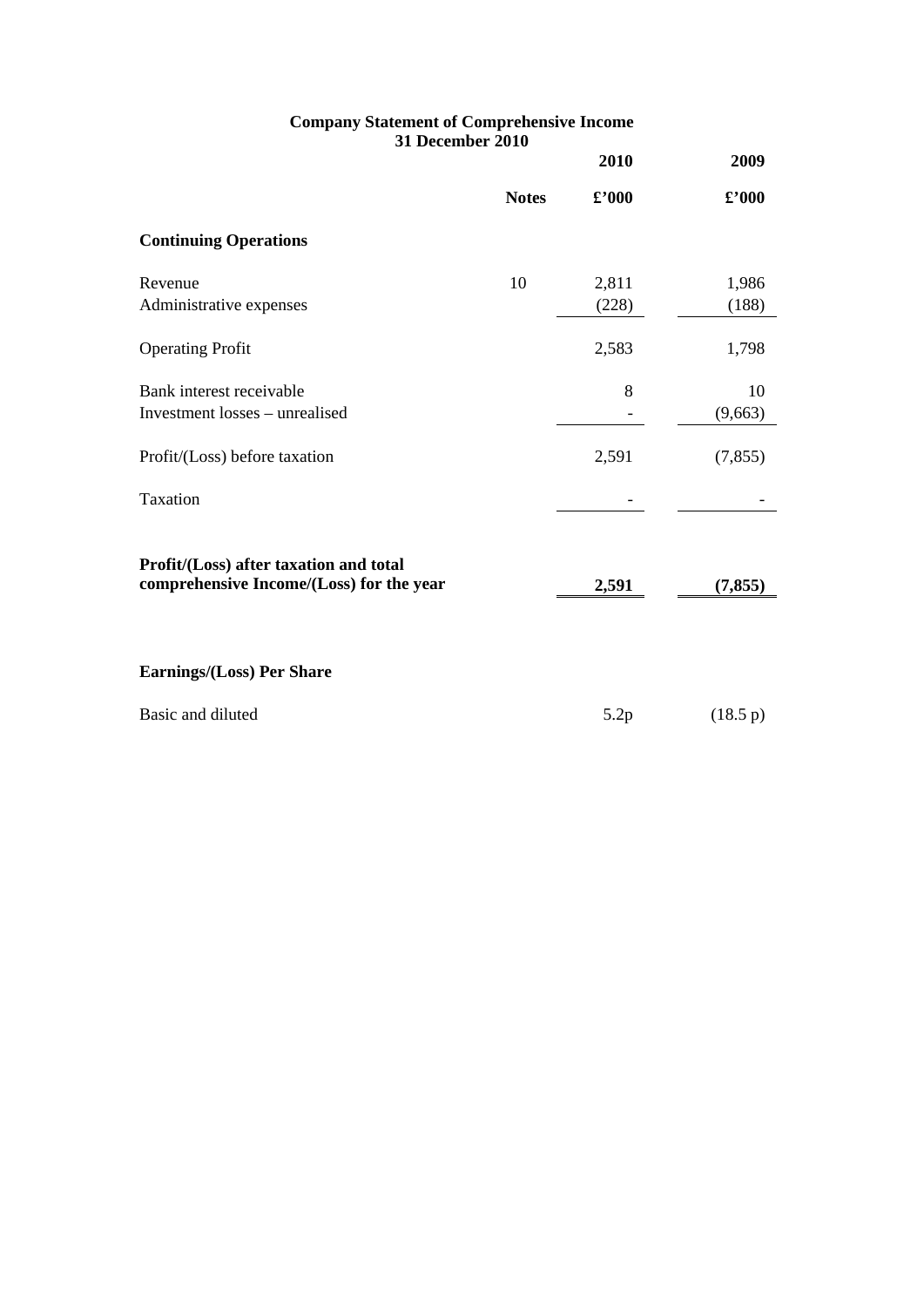# **Company Statement of Financial Position 31 December 2010**

| <b>Assets</b>                                                    | <b>Notes</b> | 2010   |                | 2009   |                |
|------------------------------------------------------------------|--------------|--------|----------------|--------|----------------|
|                                                                  |              | £'000  | $\pounds$ '000 | £'000  | $\pounds$ '000 |
| <b>Non-Current Assets</b>                                        |              |        |                |        |                |
| Investments                                                      | $8\,$        |        | 63,328         |        | 63,328         |
| <b>Current Assets</b>                                            |              |        |                |        |                |
| Receivables<br>Cash and Cash                                     |              | 9      |                | 8      |                |
| Equivalents                                                      |              | 2,109  |                | 1,712  |                |
|                                                                  |              |        | 2,118          |        | 1,720          |
| <b>Total Assets</b>                                              |              |        | 65,446         |        | 65,048         |
| <b>Liabilities</b>                                               |              |        |                |        |                |
| <b>Current Liabilities</b>                                       |              |        |                |        |                |
| Trade and other payables                                         |              | 23     |                | 24     |                |
| <b>Total Liabilities</b>                                         |              |        | 23             |        | 24             |
| <b>Net Assets</b>                                                |              |        | 65,423         |        | 65,024         |
| <b>Equity</b>                                                    |              |        |                |        |                |
| Share Capital                                                    | 12           | 2,491  |                | 2,491  |                |
| <b>Share Premium Account</b>                                     |              | 11,015 |                | 11,015 |                |
| <b>Retained Earnings</b>                                         |              | 51,917 |                | 51,518 |                |
| Equity attributable to owners of<br>the Company                  |              |        | 65,423         |        | 65,024         |
|                                                                  |              |        |                |        |                |
| <b>Shareholders' Equity</b>                                      |              |        | 65,423         |        | 65,024         |
| Net Asset Value per share<br>(Based on number of shares in issue |              |        | 131p           |        | 131p           |

at year end)

The financial statements were approved by the Board of Directors and authorised for issue on 16 March 2011.

They were signed on its behalf by;

………………. ………………. **Barclay Douglas**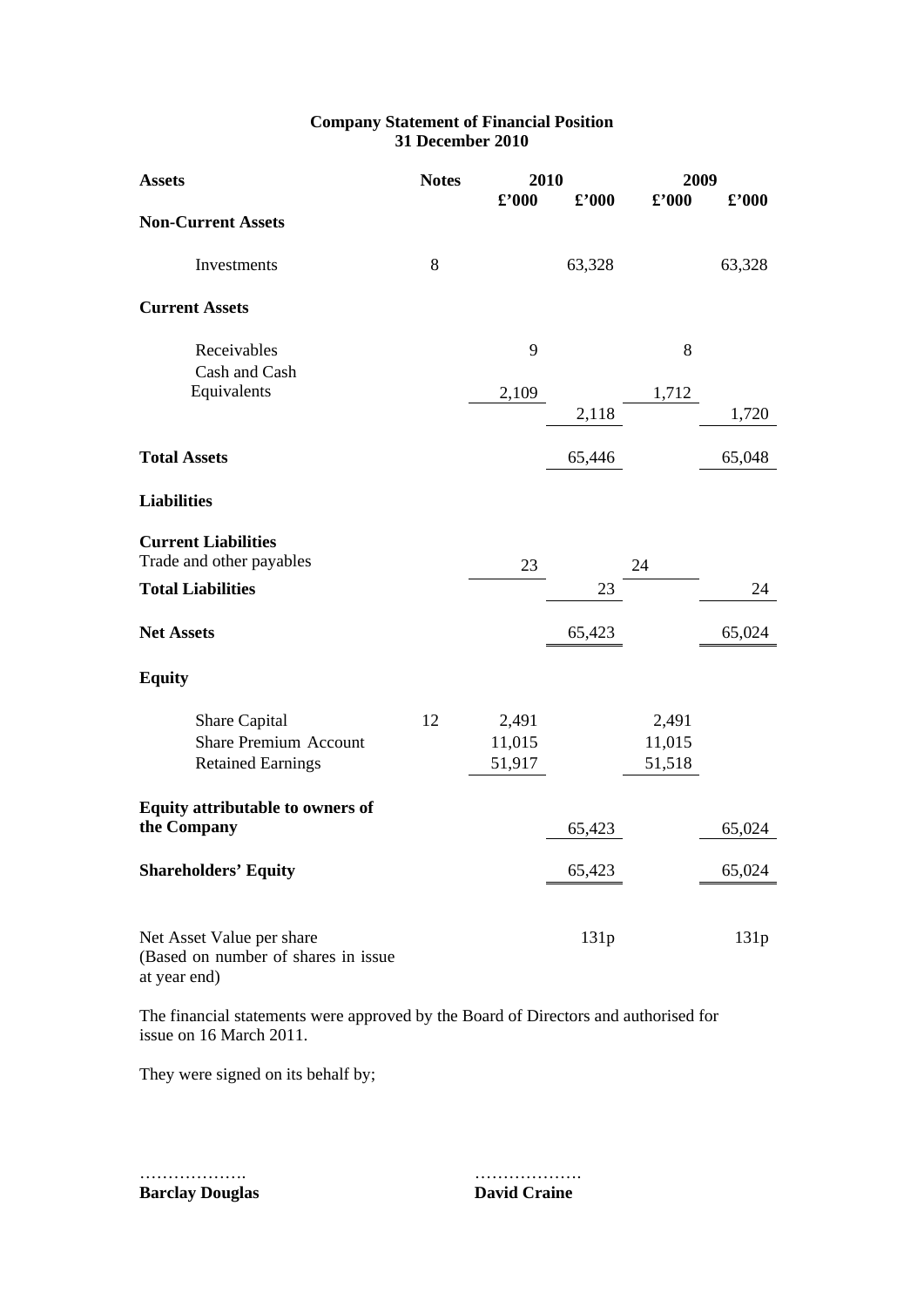# **Company Statement of Changes in Equity 31 December 2010**

|                                           | <b>Share</b><br>Capital | <b>Share</b><br>Premium<br><b>Account</b> | <b>Retained</b><br><b>Earnings</b> | <b>Total</b>        |
|-------------------------------------------|-------------------------|-------------------------------------------|------------------------------------|---------------------|
|                                           | $\pounds$ '000          | £'000                                     | $\pounds$ '000                     | $\pounds$ '000      |
| <b>Balance at 31 December</b><br>2008     | 1,731                   |                                           | 61,170                             | 62,901              |
| Loss for the year<br>Dividend             |                         |                                           | (7, 855)<br>(1,797)                | (7, 855)<br>(1,797) |
| Shares Issued                             | 760                     |                                           |                                    | 760                 |
| Premium on Shares<br>Issued               |                         | 11,400                                    |                                    | 11,400              |
| Placing costs                             |                         | (385)                                     |                                    | (385)               |
| <b>Balance at 31 December</b><br>2009     | 2,491                   | 11,015                                    | 51,518                             | 65,024              |
| Profit for the year                       |                         |                                           | 2,591                              | 2,591               |
| Dividend<br><b>Balance at 31 December</b> |                         |                                           | (2,192)                            | (2,192)             |
| 2010                                      | 2,491                   | 11,015                                    | 51,917                             | 65,423              |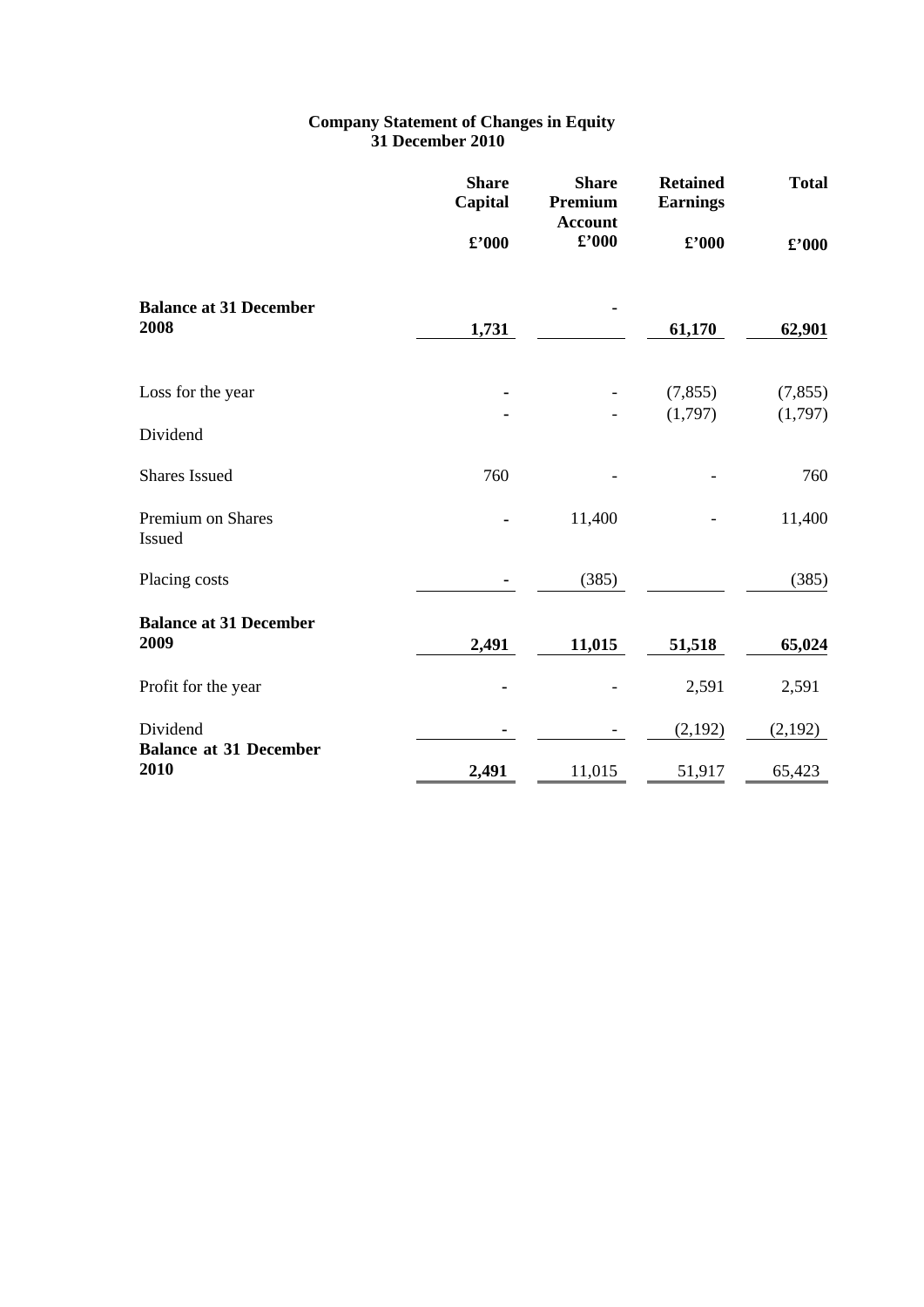# **Company Statement of Cash Flows 31 December 2010**

|                                                                     | <b>Notes</b> | 2010<br>$\pounds$ '000 | 2009<br>$\pounds$ '000 |
|---------------------------------------------------------------------|--------------|------------------------|------------------------|
| <b>Net Cash Outflow From Operating Activities</b>                   |              | 1,756                  | 1,797                  |
| <b>Investing Activities</b>                                         |              |                        |                        |
| Interest received                                                   |              | 8                      | 10                     |
| Dividends received on preference share<br>Preference Shares in Puma |              | 825                    | (11,770)               |
| Net cash generated from/(used in) Investing<br>Activities           |              | 833                    | (11,760)               |
| <b>Financing Activities</b>                                         |              |                        |                        |
| Shares Issued                                                       |              |                        | 12,160                 |
| <b>Placing Costs</b>                                                |              |                        | (385)                  |
| Dividends Paid                                                      |              | (2,192)                | (1,797)                |
| Net cash (used in)/generated from Financing                         |              |                        |                        |
| Activities                                                          |              | (2,192)                | 9,978                  |
|                                                                     |              |                        |                        |
| Net increase in cash and cash equivalents                           |              | 397                    | 15                     |
| Cash and cash equivalents at beginning of year                      |              | 1,712                  | 1,697                  |
| Cash and cash equivalents at end of year                            |              | 2,109                  | 1,712                  |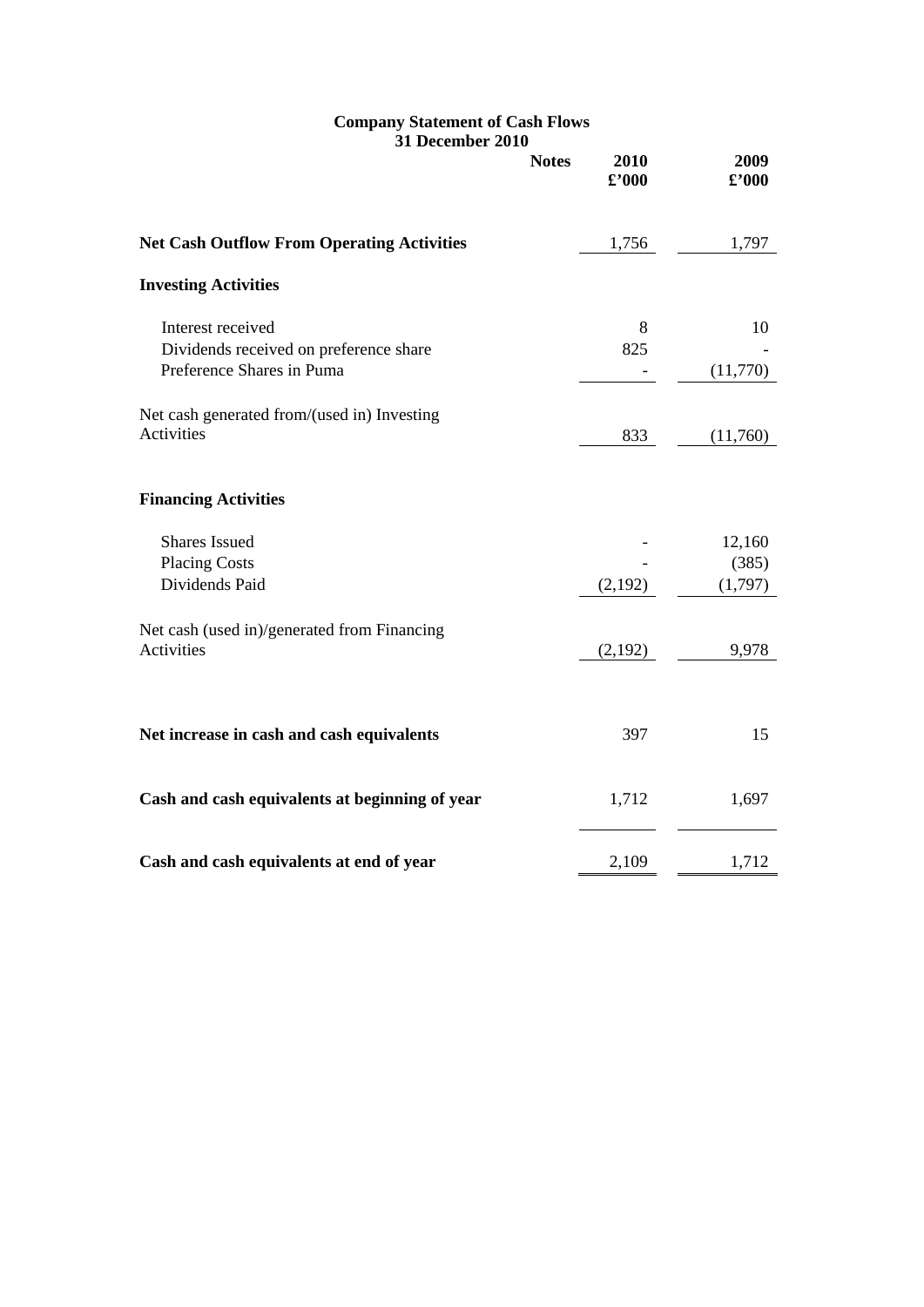#### **1. Basis of Accounting**

The Consolidated and Company financial statements have been prepared in accordance with International Financial Reporting Standards (IFRSs). The financial statements have been prepared on the historical cost basis, except for the revaluation of certain investment property, financial instruments and the investment within the Company only accounts. Historical cost is generally based on the fair value of the consideration given in exchange for the assets. The principal accounting policies adopted are set out below.

#### **Basis of consolidation**

The consolidated financial statements incorporate the financial statements of The Hotel Corporation plc ("the Company") and its subsidiary Puma Hotels plc ("PHP"), which is controlled by the Company. Control is achieved where the Company has the power to govern the financial and operating policies of an investee entity so as to obtain benefits from its activities. The Group's Financial Statements are drawn up to include the results of the Company and the results of PHP for the year. The comparatives include the results of the Company for the previous year and the results of PHP from the date of acquisition on 29 June 2009 to 31 December 2009. During 2009 the additional investment in PHP was made mid-year; consequently there was a six month profit and loss and cash flow impact on the Company on a consolidated basis.

Where necessary, adjustments are made to the financial statements of subsidiaries to bring the accounting policies used into line with those used by the group. All intragroup transactions, balances, income and expenses are eliminated on consolidation.

Non-controlling interests in the net assets of consolidated subsidiaries are identified separately from the Group's equity therein. Non-controlling interests consist of the amount of those interests at the date of the original business combination (see below) and the minority's share of changes in equity since the date of the combination. Total comprehensive income (positive or negative) will be allocated between the Group's interest and non-controlling interest even if this results in the non-controlling interest having a deficit balance.

#### **Going concern**

The Directors have considered the factors which are likely to affect the group future development. The Group's business activities, performance and position are set out in the Chairman's Statement. The Group's valuation of its properties and borrowing facilities are set out in the PHP Review of Operations and Financial Performance. In addition, notes 13 and 25 to the financial statements include further details on the valuation of the Group's properties, borrowing facilities and associated interest rate hedge instruments. The maturity of the Group's debt facility is 31 December 2012, interest rate hedges are in place for 100% of the facility and the rental income benefits from guarantees provided by Barceló Corporation Empresorial SA. Accordingly the directors' believe that this guarantee provides continuing comfort to the Group to enable it to meet its obligations to the bank in respect of loan covenants. As a consequence, the Directors believe that the Group is well placed to manage its business risks successfully.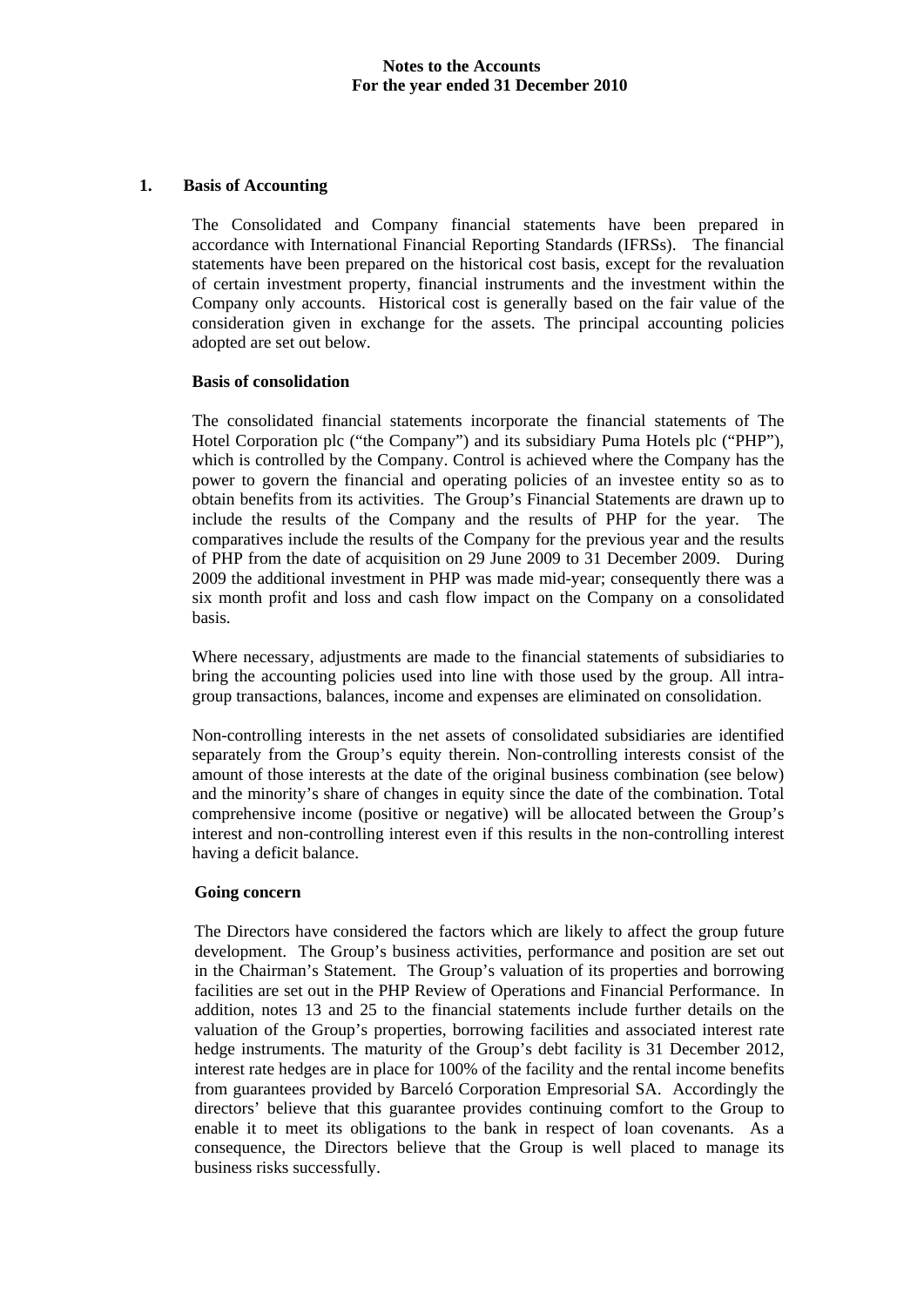#### **Business combinations**

The acquisition of subsidiaries is accounted for using the purchase method. The cost of the acquisition is measured at the aggregate of the fair values, at the date of exchange, of assets given, liabilities incurred or assumed, and equity instruments issued by the Group in exchange for control of the acquiree, plus any costs directly attributable to the business combination. The acquiree's identifiable assets, liabilities and contingent liabilities that meet the conditions for recognition under IFRS 3 are recognised at their fair value at the acquisition date, except for non-current assets (or disposal groups) that are classified as held for sale in accordance with IFRS 5 Non Current Assets Held for Sale and Discontinued Operations, which are recognised and measured at fair value less costs to sell. The interest of minority shareholders in the acquiree is measured at the minority's proportionate share of the net identifiable assets of the entity acquired.

#### **Goodwill**

Goodwill arising on consolidation represents the excess of the cost of acquisition over the group's interest in the fair value of the identifiable assets and liabilities of a subsidiary, associate or jointly controlled entity at the date of acquisition. Goodwill is initially recognised as an asset at cost and is subsequently measured at cost less any accumulated impairment losses. Goodwill which is recognised as an asset is reviewed for impairment at least annually. Any impairment is recognised immediately in the statement of comprehensive income and is not subsequently reversed. For the purpose of impairment testing, goodwill is allocated to each of the Group's cashgenerating units expected to benefit from the synergies of the combination. Cashgenerating units to which goodwill has been allocated are tested for impairment annually, or more frequently when there is an indication that the unit may be impaired. If the recoverable amount of the cash-generating unit is less than the carrying amount of the unit, the impairment loss is allocated first to reduce the carrying amount of any goodwill allocated to the unit and then to the other assets of the unit pro-rata on the basis of the carrying amount of each asset in the unit. An impairment loss recognised for goodwill is not reversed in a subsequent period.

On disposal of a subsidiary, associate or jointly controlled entity, the attributable amount of goodwill is included in the determination of the profit or loss on disposal.

#### **Revenue recognition**

Revenue, which excludes value added tax, transactions between Group Companies and trade discounts, represents the invoiced value of goods and services supplied.

Rental income is recognised when it becomes available.

#### **Dividend and interest income**

Dividend income from investments is recognised when the shareholders' rights to receive payment have been established (provided that it is probable that the economic benefits will flow to the Group and the amount of revenue can be measured reliably).

Interest income is recognised when it is probable that the economic benefits will flow to the Group and the amount of revenue can be measured reliably. Interest income is accrued on a time basis, by reference to the principal outstanding and at the effective interest rate applicable, which is the rate that exactly discounts estimated future cash receipts through the expected life of the financial asset to that asset's net carrying amount on initial recognition.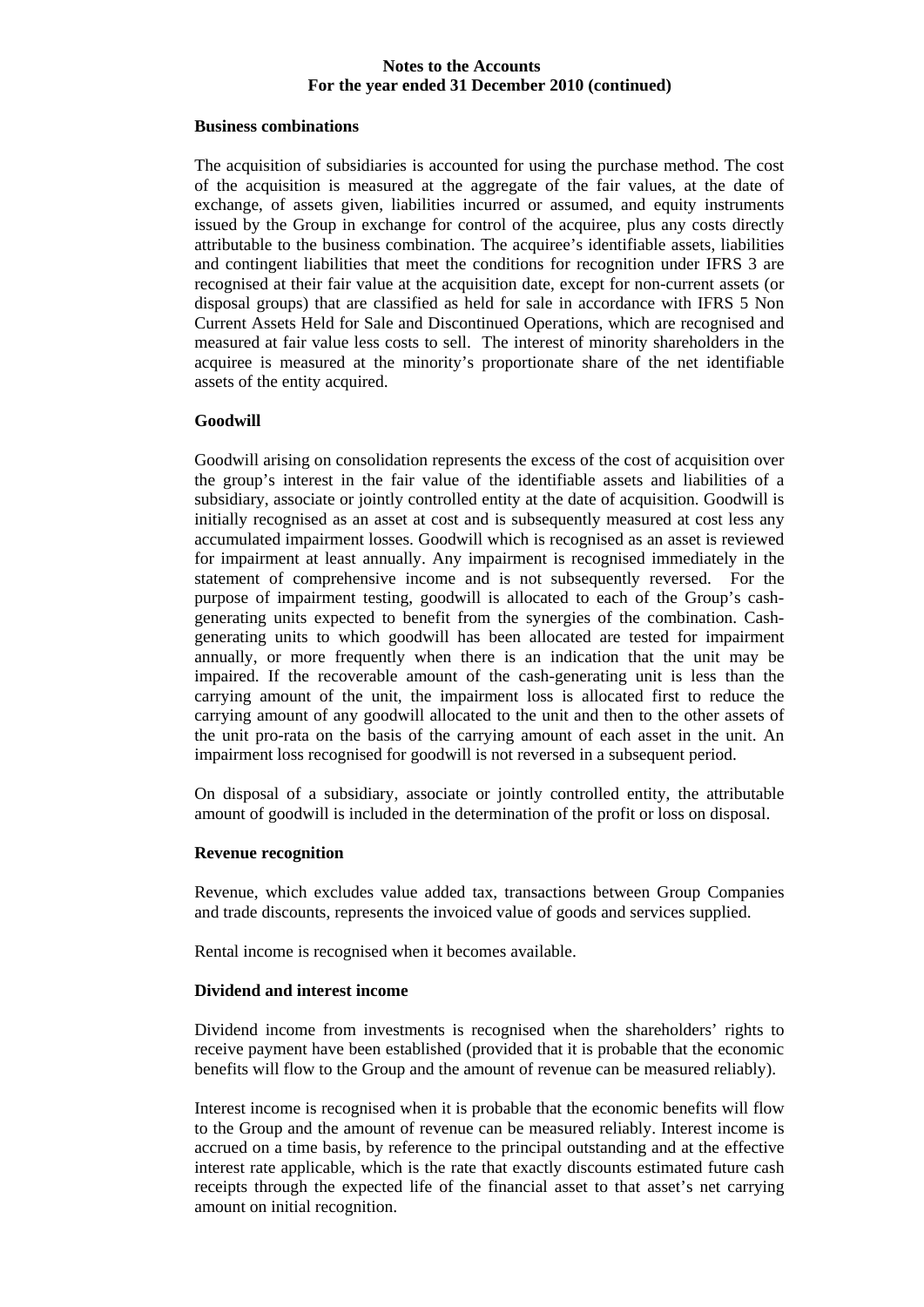## **Leasing**

Leases are classified as finance leases whenever the terms of the lease transfer substantially all the risks and rewards of ownership to the lessee. All other leases are classified as operating leases. During the year the Group and Company did not have any finance leases.

#### **Cash and Cash Equivalents**

Cash and cash equivalents comprise cash on hand and demand deposits and other short-term highly liquid investments that are readily convertible to a known amount of cash and are subject to an insignificant risk of changes in value.

#### **Taxation**

The tax expense represents the sum of the tax currently payable and deferred tax.

#### **Current tax**

The tax currently payable is based on taxable profit for the year. Taxable profit differs from net profit as reported in the comprehensive statement of income because it excludes items of income or expense that are taxable or deductible in other years and it further excludes items that are never taxable or deductible. The group's liability for current tax is calculated using tax rates that have been enacted or substantively enacted by the balance sheet date.

# **Deferred tax**

Deferred tax is the tax expected to be payable or recoverable on differences between the carrying amounts of assets and liabilities in the financial statements and the corresponding tax bases used in the computation of taxable profit, and is accounted for using the balance sheet liability method. Deferred tax liabilities are generally recognised for all taxable temporary differences and deferred tax assets are recognised to the extent that it is probable that taxable profits will be available against which deductible temporary differences can be utilised. Such assets and liabilities are not recognised if the temporary difference arises from the initial recognition of goodwill or from the initial recognition (other than in a business combination) of other assets and liabilities in a transaction that affects neither the taxable profit nor the accounting profit.

Deferred tax liabilities are recognised for taxable temporary differences arising on investments in subsidiaries and associates, and interests in joint ventures, except where the group is able to control the reversal of the temporary difference and it is probable that the temporary difference will not reverse in the foreseeable future.

The carrying amount of deferred tax assets is reviewed at each balance sheet date and reduced to the extent that it is no longer probable that sufficient taxable profits will be available to allow all or part of the asset to be recovered.

Deferred tax is calculated at the tax rates that are expected to apply in the period when the liability is settled or the asset is realised, based on tax laws and rates that have been enacted at the balance sheet date. Deferred tax is charged or credited in the comprehensive statement of income, except when it relates to items charged or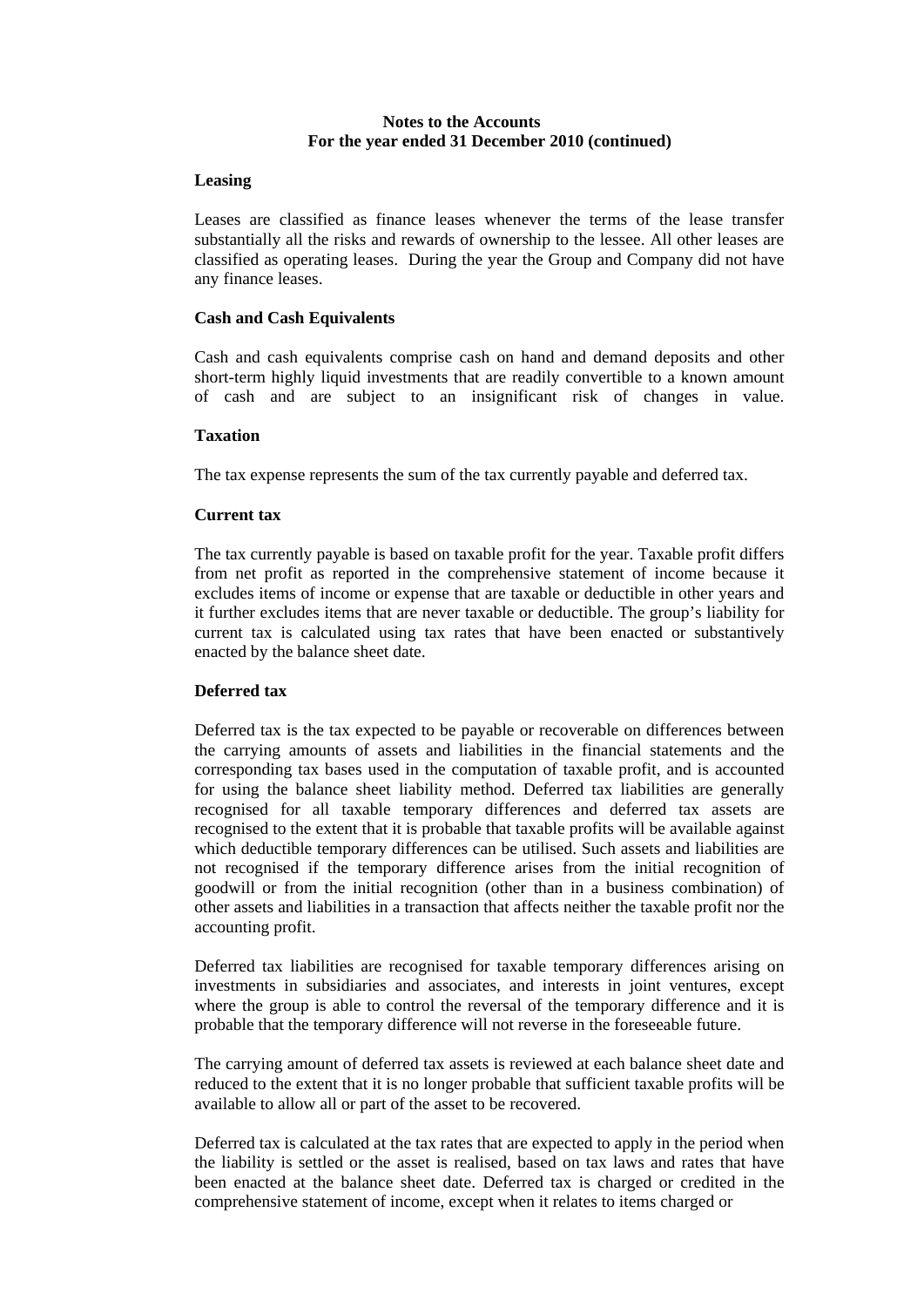credited directly to other comprehensive income, in which case the deferred tax is also dealt with in other comprehensive income.

Deferred tax assets and liabilities are offset when there is a legally enforceable right to set off current tax assets against current tax liabilities and when they relate to income taxes levied by the same taxation authority and the Group intends to settle its current tax assets and liabilities on a net basis.

#### **Investment property**

Investment property, which is property held to earn rentals and/or for capital appreciation (including property under construction for such purposes), is stated at its fair value at the balance sheet date. Gains or losses arising from changes in the fair value of investment property are included in profit or loss for the period in which they arise.

#### **Financial instruments**

Financial assets and financial liabilities are recognised in the Group's balance sheet when the Group becomes a party to the contractual provisions of the instrument.

#### **Financial Assets**

All financial assets are recognised and derecognised on a trade date where the purchase or sale of a financial asset is under a contract whose terms require delivery of the financial asset within the timeframe established by the market concerned, and are initially measured at fair value, plus transaction costs, except for those financial assets classified as at fair value through profit or loss, which are initially measured at fair value.

Financial assets are classified into the following specified categories: financial assets 'at fair value through profit or loss' (FVTPL), 'held-to-maturity' investments and 'loans and receivables'. The classification depends on the nature and purpose of the financial assets and is determined at the time of initial recognition.

# **Effective interest method**

The effective interest method is a method of calculating the amortised cost of a debt instrument and of allocating interest income over the relevant period. The effective interest rate is the rate that exactly discounts estimated future cash receipts (including all fees on points paid or received that form an integral part of the effective interest rate, transaction costs and other premiums or discounts) through the expected life of the debt instrument, or, where appropriate, a shorter period, to the net carrying amount on initial recognition.

Income is recognised on an effective interest basis for debt instruments other than those financial assets classified as at FVTPL.

# **Held-to-maturity investments**

Bills of exchange and debentures with fixed or determinable payments and fixed maturity dates that the Group has the positive intent and ability to hold to maturity are classified as held-to-maturity investments. Held-to-maturity investments are measured at amortised cost using the effective interest method less any impairment, with revenue recognised on an effective yield basis.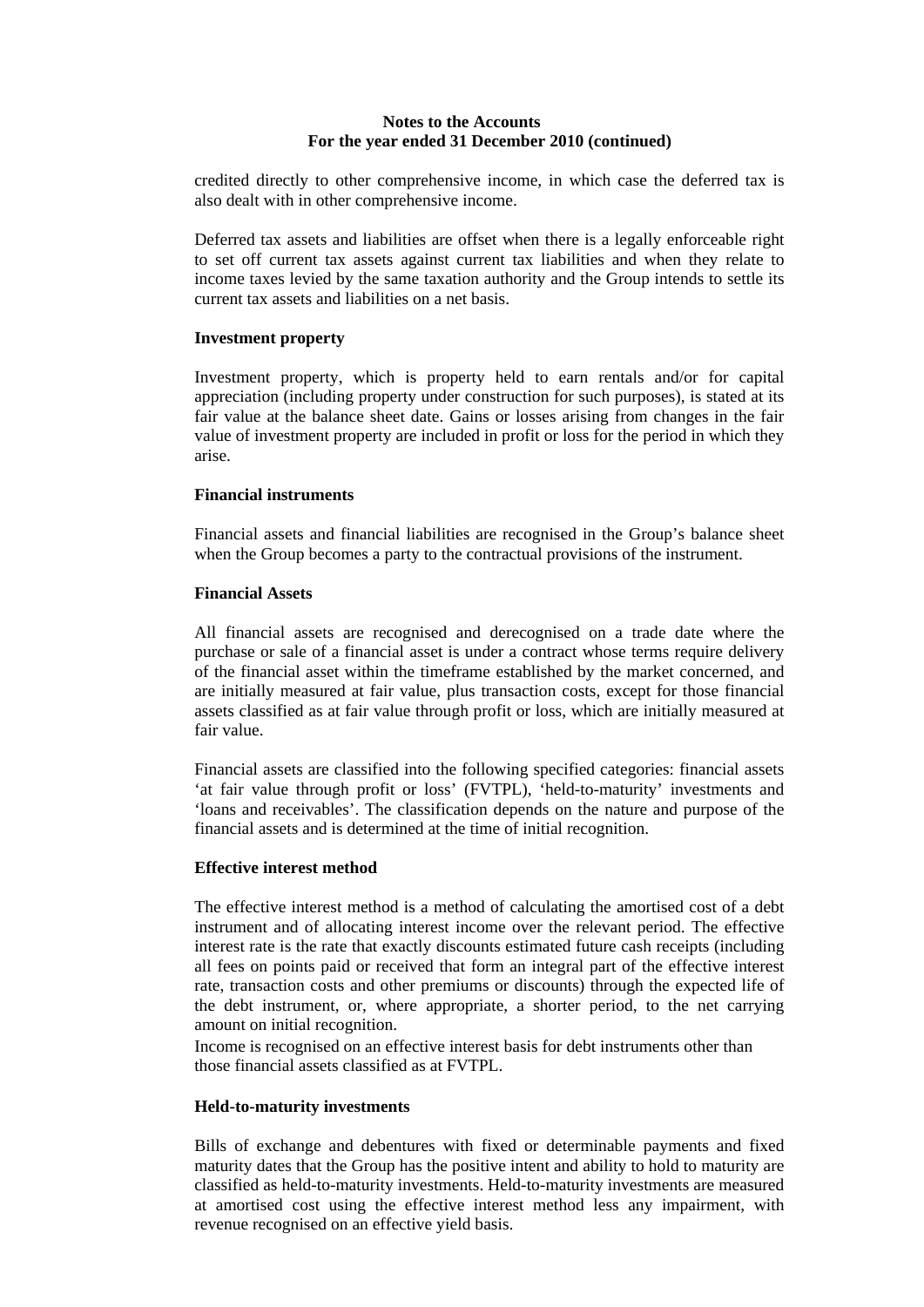#### **Loans and receivables**

Trade receivables, loans, and other receivables that have fixed or determinable payments that are not quoted in an active market are classified as 'loans and receivables'. Loans and receivables are measured at amortised cost using the effective interest method, less any impairment. Interest income is recognised by applying the effective interest rate, except for short-term receivables when the recognition of interest would be immaterial.

#### **Impairment of financial assets**

Financial assets, other than those at FVTPL, are assessed for indicators of impairment at each balance sheet date. Financial assets are impaired where there is objective evidence that, as a result of one or more events that occurred after the initial recognition of the financial asset, the estimated future cash flows of the investment have been affected.

For all other financial assets, objective evidence of impairment could include:

- significant financial difficulty of the issuer or counterparty; or
- default or delinquency in interest or principal payments; or
- it becoming probable that the borrower will enter bankruptcy or financial reorganisation.

For certain categories of financial asset, such as trade receivables, assets that are assessed not to be impaired individually are, in addition, assessed for impairment on a collective basis. Objective evidence of impairment for a portfolio of receivables could include the Group's past experience of collecting payments, an increase in the number of delayed payments in the portfolio, as well as observable changes in national or local economic conditions that correlate with default on receivables. For financial assets carried at amortised cost, the amount of the impairment is the difference between the asset's carrying amount and the present value of estimated future cash flows, discounted at the financial asset's original effective interest rate.

The carrying amount of the financial asset is reduced by the impairment loss directly for all financial assets with the exception of trade receivables, where the carrying amount is reduced through the use of an allowance account. When a trade receivable is considered uncollectible, it is written off against the allowance account. Subsequent recoveries of amounts previously written off are credited against the allowance account. Changes in the carrying amount of the allowance account are recognised in profit or loss.

# **Derecognition of financial assets**

The Group derecognises a financial asset only when the contractual rights to the cash flows from the asset expire, or when it transfers the financial asset and substantially all the risks and rewards of ownership of the asset to another entity. If the Group neither transfers nor retains substantially all the risks and rewards of ownership and continues to control the transferred asset, the Group recognises its retained interest in the asset and an associated liability for amounts it may have to pay. If the Group retains substantially all the risks and rewards of ownership of a transferred financial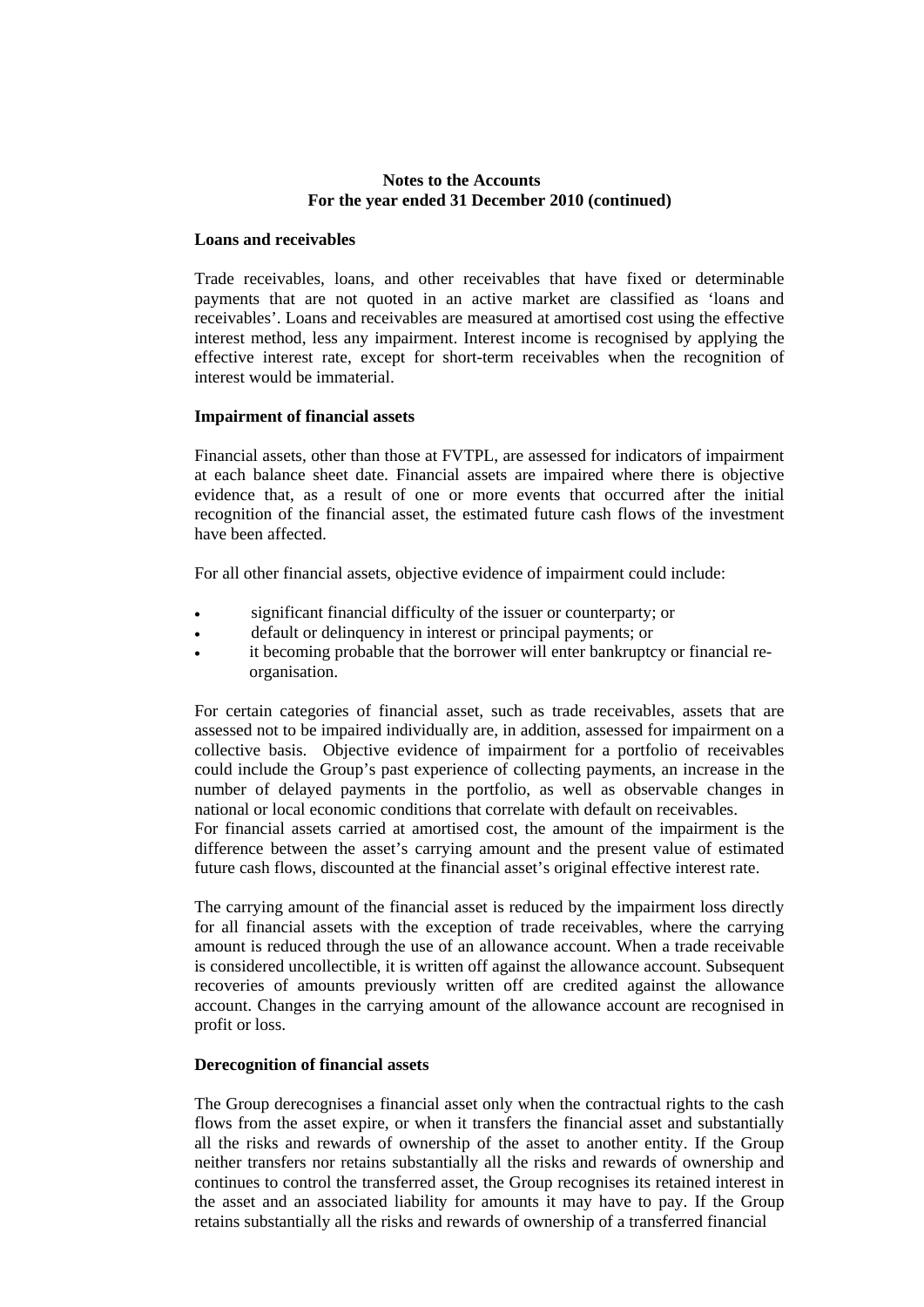asset, the Group continues to recognise the financial asset and also recognises a collateralised borrowing for the proceeds received.

#### **Financial liabilities and equity**

Debt and equity instruments are classified as either financial liabilities or as equity in accordance with the substance of the contractual arrangement.

#### **Equity instruments**

An equity instrument is any contract that evidences a residual interest in the assets of an entity after deducting all of its liabilities. Equity instruments issued by the Group are recognised at the proceeds received, net of direct issue costs.

#### **Compound instruments**

The compound parts of compound instruments (convertible preference shares) issued by the Group are classified separately as financial liabilities. At the date of issue, the fair value of the liability component is estimated using the prevailing market interest rate for a similar non-convertible instrument. This amount is recorded as a liability on an amortised cost basis using the effective interest method until extinguished upon conversion or at the instrument's maturity date.

#### **Other financial liabilities**

Other financial liabilities, including borrowings, are initially measured at fair value, net of transaction costs.

Other financial liabilities are subsequently measured at amortised cost using the effective interest method, with interest expense recognised on an effective yield basis.

### **Derecognition of financial liabilities**

The Group derecognises financial liabilities when, and only when, the Group's obligations are discharged, cancelled or they expire.

#### **Derivative financial instruments**

The Group enters into a variety of derivative financial instruments to manage its exposure to interest rate movements.

Derivatives are initially recognised at fair value at the date a derivative contract is entered into and are subsequently remeasured to their fair value at each balance sheet date. The resulting gain or loss is recognised in profit or loss immediately unless the derivative is designated as effective as a hedging instrument, in which event the timing of the recognition in profit or loss depends on the nature of the hedge relationship. The Group designates certain derivatives as hedges of highly probable forecast transactions (cash flow hedges).

A derivative with a positive fair value is recognised as a financial asset whereas a derivative with a negative fair value is recognised as a financial liability. A derivative is presented as a non-current asset or a non-current liability if the remaining maturity of the instrument is more than 12 months and it is not expected to be realised or settled within 12 months. Other derivatives are presented as current assets or current liabilities.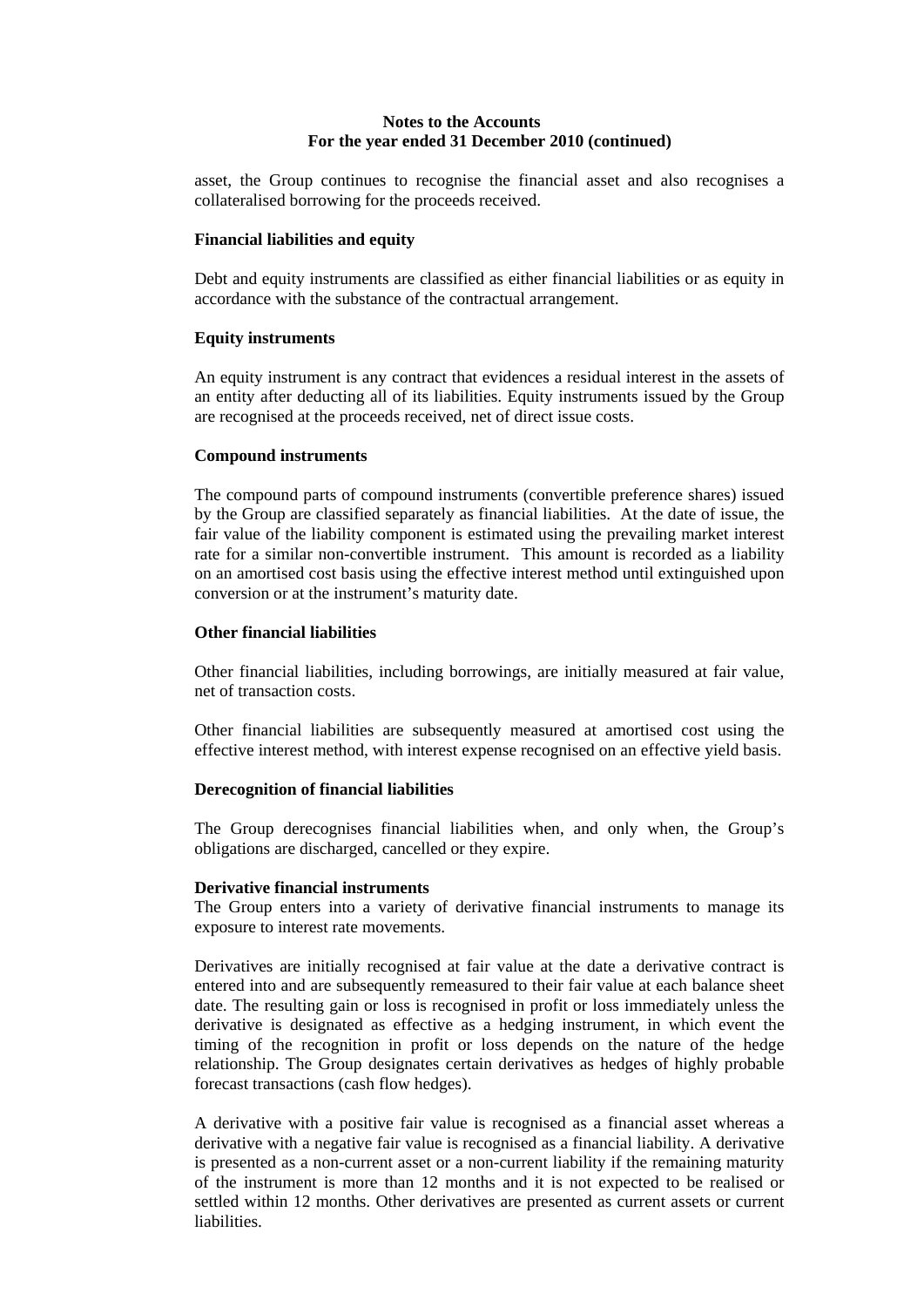#### **2. Critical accounting judgements and key sources of estimation uncertainty**

In the application of the Group's accounting policies, which are described in note 3, the directors are required to make judgements, estimates and assumptions about the carrying amounts of assets and liabilities that are not readily apparent from other sources. The estimates and associated assumptions are based on historical experience and other factors that are considered to be relevant. Actual results may differ from these estimates. The estimates and underlying assumptions are reviewed on an ongoing basis. Revisions to accounting estimates are recognised in the period in which the estimate is revised if the revision affects only that period, or in the period of the revision and future periods if the revision affects both current and future periods.

# **Critical judgements in applying the Group's accounting policies**

The following are the critical judgements, apart from those involving estimations (which are dealt with separately below), that the directors have made in the process of applying the Group's accounting policies and that have the most significant effect on the amounts recognised in the financial statements.

#### **Group : Investment property value**

The directors have used independent valuations as a basis to measure the fair value of the investment property, see note 13. In making this judgement, management have considered the basis of the valuations, and the assumptions used there in. The directors are satisfied that these are appropriate in the current year.

# **Group : Deferred tax asset**

As described in note 3, deferred tax assets are recorded to the extent that sufficient taxable profits are available for the asset to be recovered. In making its judgment, management has considered the future strategy of the group, in particular the nature and timing of any property disposal. The directors are satisfied that there is insufficient certainty to recognise any deferred tax asset.

#### **Group : Minority interest**

The Company has a holding of £11.8m convertible preference shares in PHP. If all the convertible preference shares held by the company are converted into ordinary shares in the future the Company will own 53.28% of PHP, on a fully converted basis. In accordance with IAS 32 the convertible preference shares are classed under the definition of a debt instrument. However, due to the rationale behind the reason for consolidation of the Company and PHP, as required by IFRS, the directors believe that the preference shares should be presented within the equity attributable to minority interests and not as a liability.

#### **Key sources of estimation uncertainties**

# **Company : Fair value of investment**

In line with accounting polices set out in note 3, note 14 sets out in detail the method by which fair value is attributed to the Company's investment in ordinary shares in Puma Hotels plc. The fair value requires an estimation of the present value of the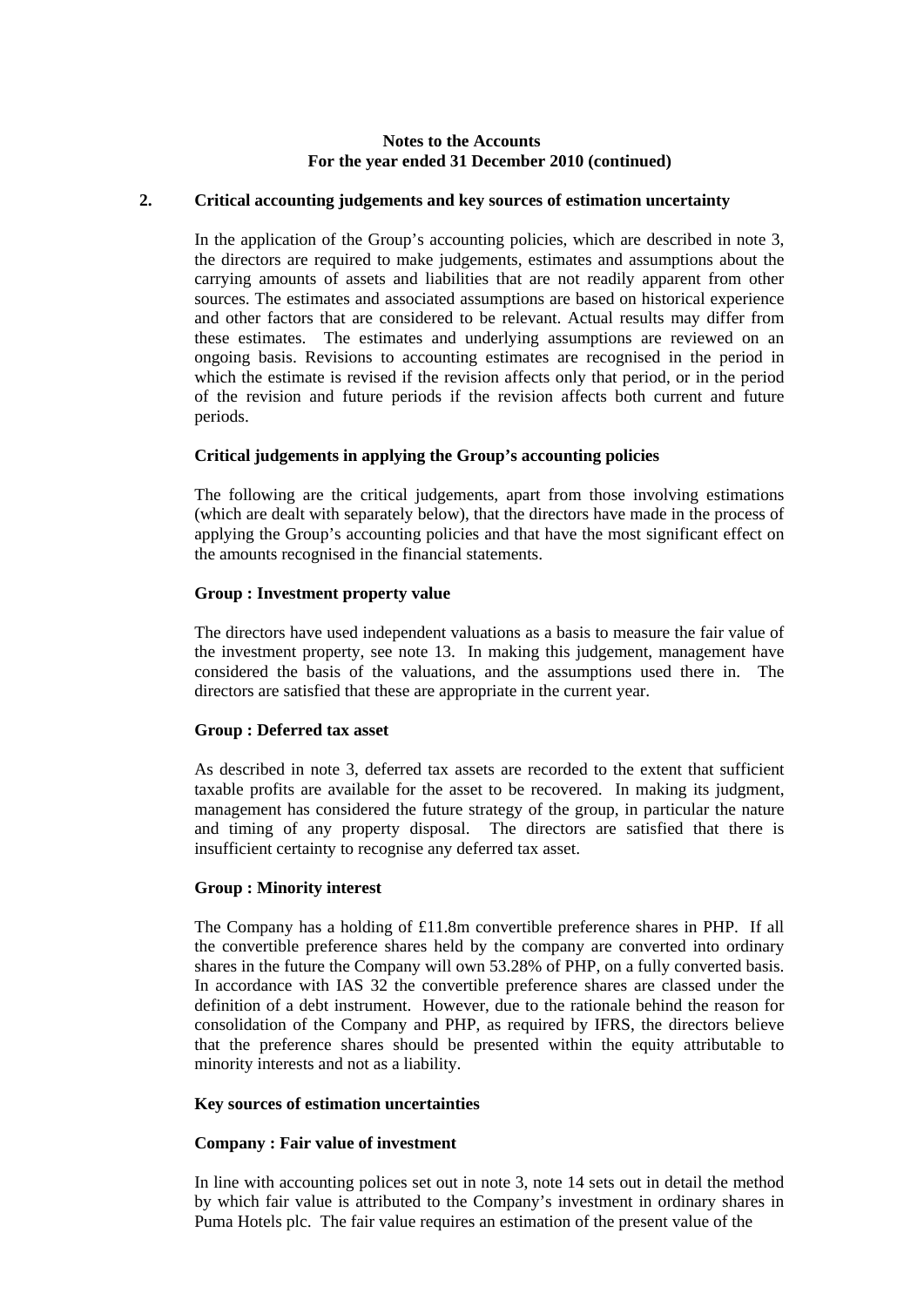future cash flow arising from the investment in Puma. In determining future cash flows, the Company has analysed current income and asset values and has also applied various sensitivities to these. In relation to potential future realisation proceeds, the Company has taken account of current and expected conditions in the hotel investment and valuation market and has applied discount rates which reflect the market's return expectations. In estimating market expectations, the Company has considered any comparable transactions and has also taken account of key measures such as the interest rate swaps market and returns on government bonds.

# **Group : Impairment of goodwill**

Determining whether goodwill is impaired requires an estimation of the value of the cash-generating unit to which goodwill has been allocated. An impairment review was performed during the year by the directors, however no impairment was recognised. The carrying amount of goodwill at the balance sheet date was £28,382,000 with no impairment losses recognised between date of acquisition and year end. In determining the net present value of the future cash flows of the cash generating unit, the Company has analysed current income derived from and asset values within the Barceló lease using a discount rate of 6.5% for a period of not more than five years and using a growth rate of 1.8% based on annual cashflows and has also applied various sensitivities to these. In relation to potential future realisation proceeds, the Company has taken account of current and expected conditions in the hotel investment and valuation market and has applied discount rates which reflect the market's return expectations. In estimating market expectations, the Company has considered any comparable transactions and has also taken account of key measures such as the interest rate swaps market and returns on government bonds

# **3. Prior year restatement**

In the year ended 31 December 2009, the convertible preference shares, to the amount of £8,230,000 have been restated within the non-controlling interest in line with IAS 32 "Financial Instruments: Presentation". As part of the adjustment to the noncontrolling interest, the percentage applied has been amended to reflect the actual percentage held and not the potential percentage, taking into account the full conversion of the preference shares, in line with IAS 27 "Accounting for subsidiaries".

The impact of these restatements is to recognise the preference shares held outside the Group, of £8,230,000 as part of the non-current liabilities as at 31 December 2009 and 30 June 2009. Consequently the non-controlling interest balance is amended by £8,230,000 as at 30 June 2009 and by £8,602,000 as at 31 December 2009.

Losses attributable to the non-controlling interest subsequently change to reflect the movement in the balance sheet by £372,000 for the year ended 31 December 2009. These changes in the losses attributable to the non-controlling interests impact the loss per share calculations for the year ended 31 December 2009 to 8.15p from 9.03p.

No additional consolidated statement of financial position has been prepared as at 31 December 2008 since the preference shares were not in issue at that time.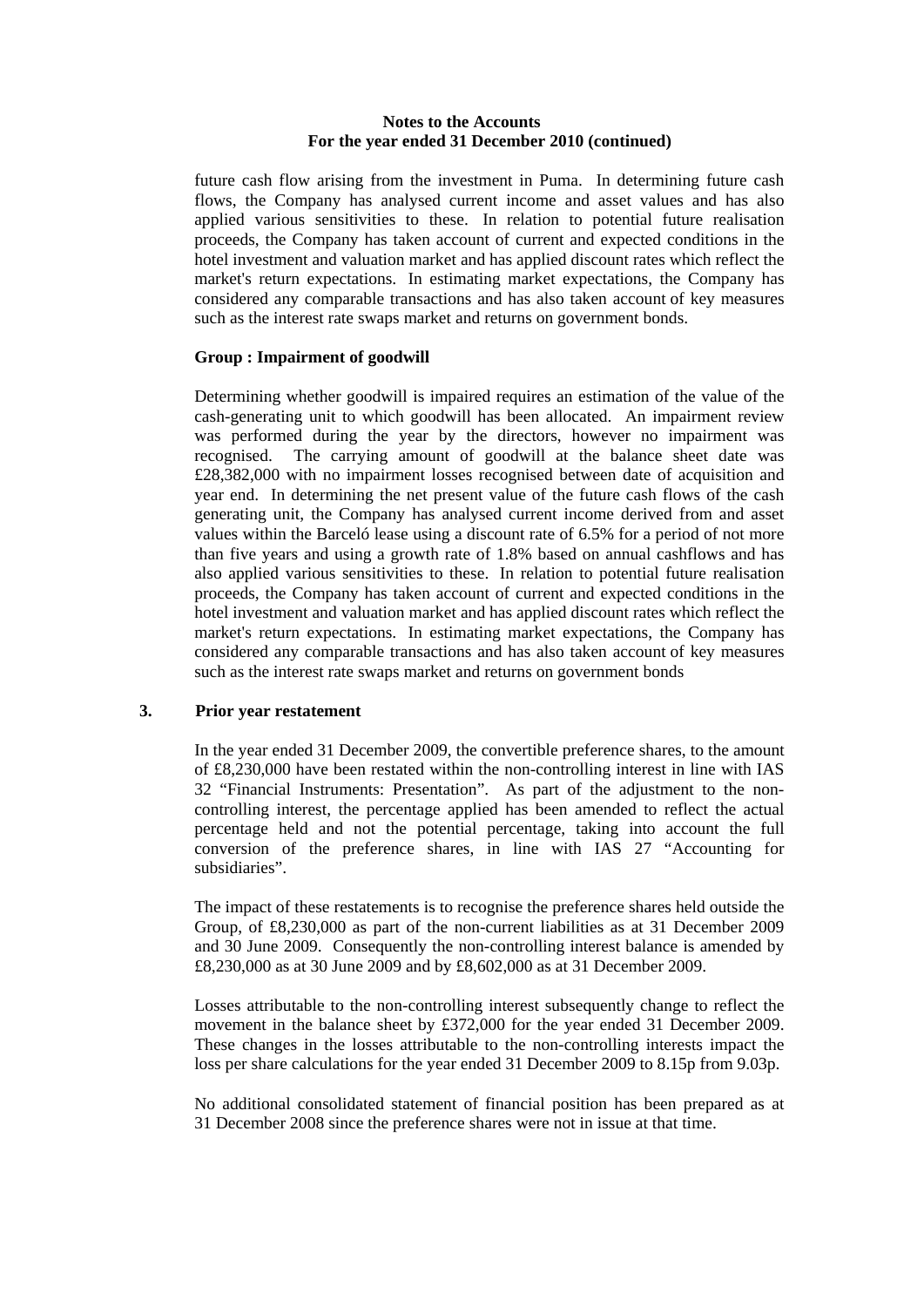# **4. Goodwill**

On 29 June 2009 the Company purchased 11,770,000 convertible preference shares of Puma Hotels plc (PHP). The Company already held 16,550,000 ordinary shares of PHP. If this holding were to be converted into PHP ordinary shares the Company's combined investment would be 53.28%. The total fair value of net assets acquired upon acquisition of subsidiary, PHP totalled £17.4m. The goodwill arising on acquisition totalled £28.4m, which has been allocated to the single cash generating unit, which is the Barceló operating lease.

The Group tests goodwill annually for impairment, or more frequently if there are indications that goodwill might be impaired.

The Directors have performed an impairment review in accordance with the procedures set out in note 2 and conclude that no impairment provision is required.

# **5. Investment Property**

| <b>Fair Value</b>                          | Group<br>$\pounds$ '000 |
|--------------------------------------------|-------------------------|
| At 29 June 2009 (Date of Puma acquisition) | 486,010                 |
| <b>Additions</b>                           | 97                      |
| Disposals                                  | (463)                   |
| Decrease in fair value during the year     | (22, 474)               |
| At 31 December 2009                        | 463,170                 |
| <b>Additions</b>                           | 2,349                   |
| Disposals                                  | (268)                   |
| Decrease in fair value during the year     | (6,930)                 |
| At 31 December 2010                        | 458,321                 |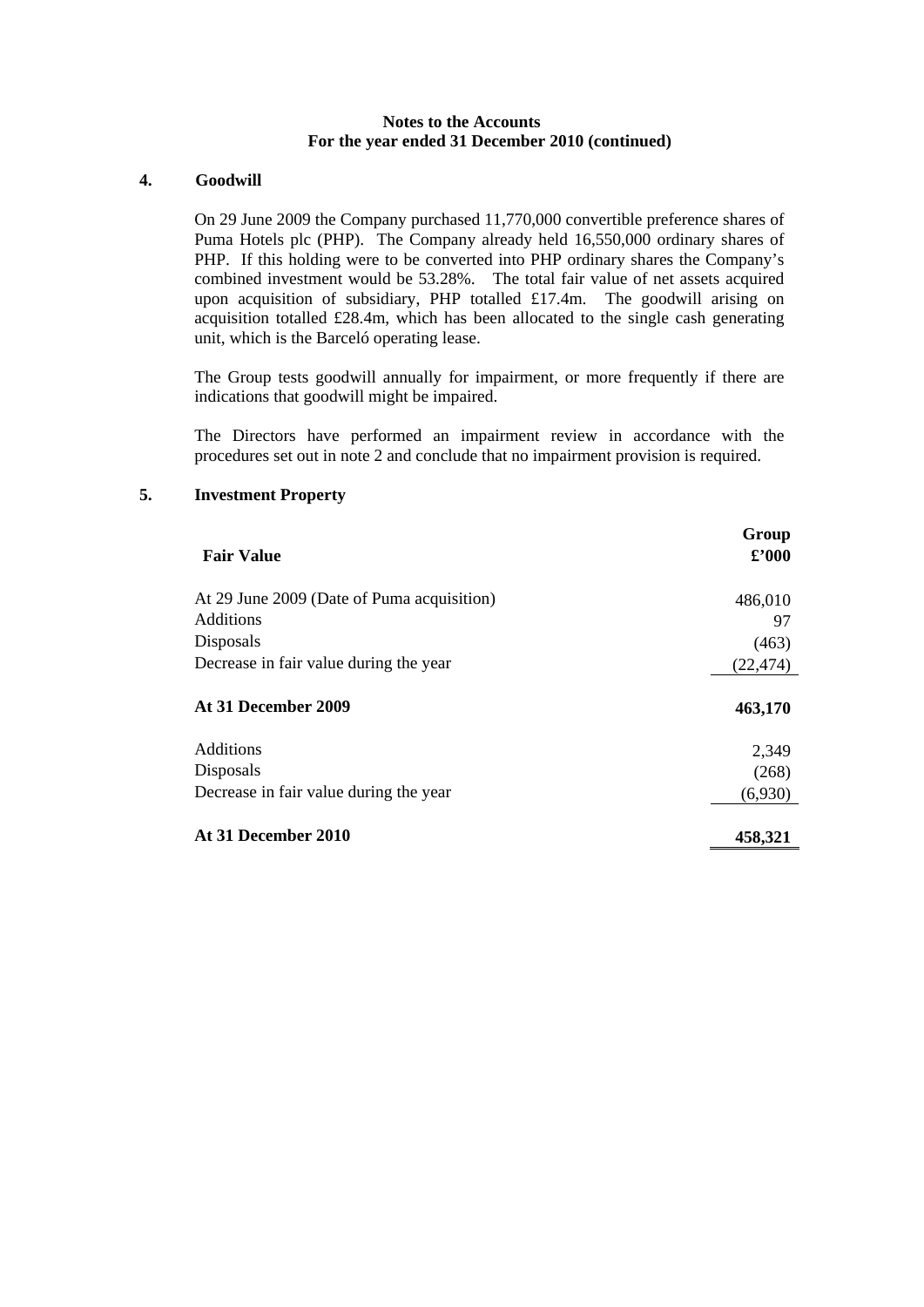#### **6. Group Borrowings**

|                                            | 2010<br>$\pounds$ '000 | 2009<br>$\pmb{\pounds}^{\pmb{\cdot}} 000$ |
|--------------------------------------------|------------------------|-------------------------------------------|
| Unsecured borrowing at amortised cost      |                        |                                           |
| <b>Bonds</b>                               | 16,600                 | 16,600                                    |
|                                            | 16,600                 | 16,600                                    |
| Secured borrowing at amortised cost        |                        |                                           |
| <b>Bank</b> loans                          | 332,345                | 332,345                                   |
| Accrued finance cost                       | (267)                  | (400)                                     |
|                                            | 332,078                | 331,945                                   |
| Total borrowings                           | 348,678                | 348,545                                   |
| Amount due for settlement within 12 months |                        |                                           |
| Amount due for settlement after 12 months  | 348,678                | 348,545                                   |
| 7% convertible preference share            | 8,230                  | 8,230                                     |

The other principal features of the group's borrowings are as follows:

- i. The Group has bank loans within one of its subsidiaries Puma Hotels plc with Anglo Irish Bank Limited that mature on 31 December 2012. All loans bear interest at variable rates based on LIBOR but are subject to the interest rate protection instruments. The total interest charge in the current period resulted in an average interest rate of 6.05% (2009 7.47%). All the bank loans are fully drawn down. The borrowings are secured against the investment property, included in note 5.
- ii. The Group has no finance lease obligations.
- iii. The final redemption date for the bonds is dependent on the issuer Puma Hotels (Finance) plc issuing a redemption notice. This redemption notice will not be issued prior to 31 December 2012. On redemption the bonds will return the equivalent of 6% compound return every 6 months based on the discounted subscription price of the bonds. They are not secured against any of the assets of the Group.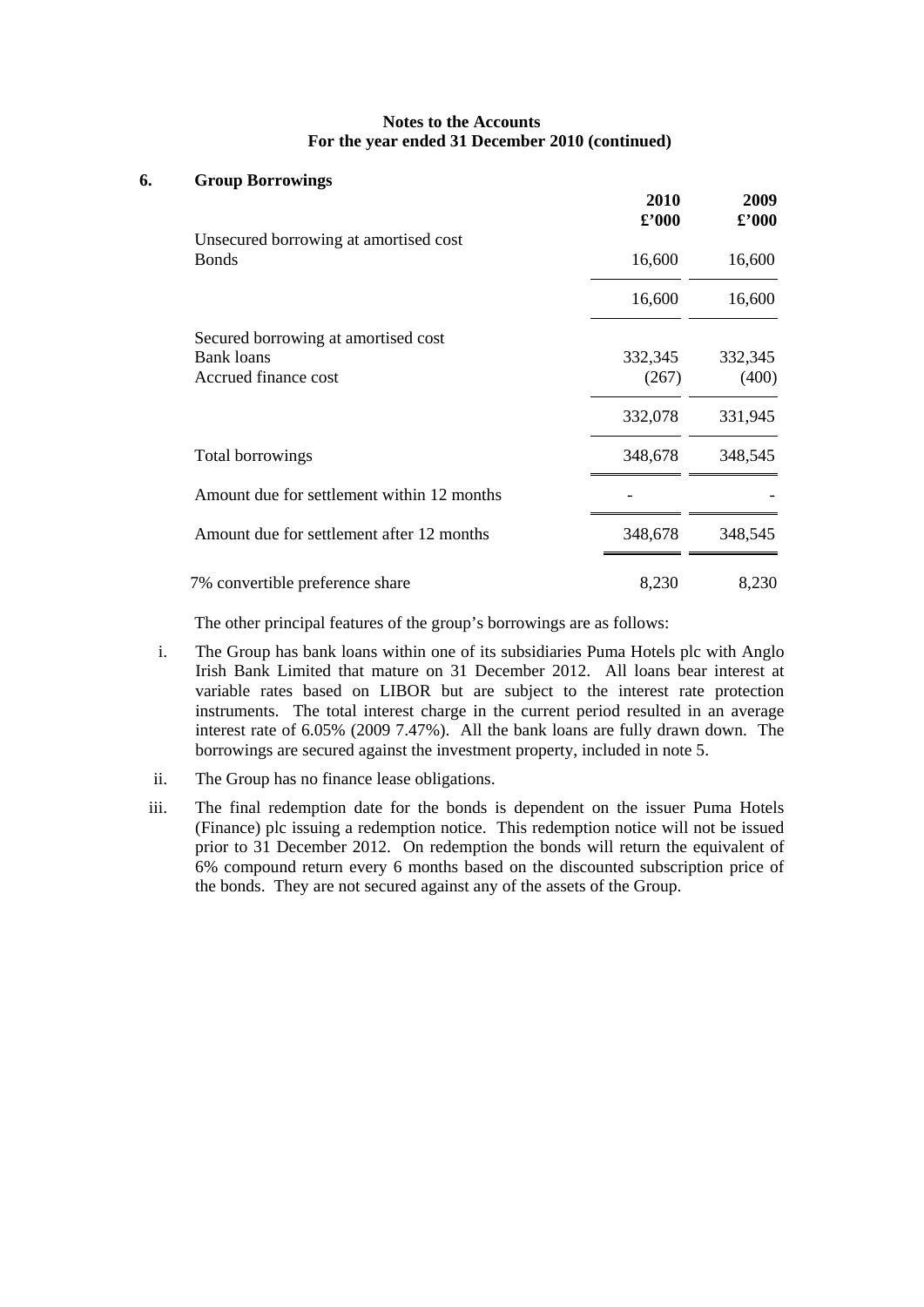#### **7. Provision for Liabilities**

### **Deferred tax liability**

|                                                  | Group                  | Company                | Group                  | Company                                   |
|--------------------------------------------------|------------------------|------------------------|------------------------|-------------------------------------------|
|                                                  | 2010<br>$\pounds$ '000 | 2010<br>$\pounds$ '000 | 2009<br>$\pounds$ '000 | 2009<br>$\pmb{\pounds}^{\pmb{\cdot}} 000$ |
| Deferred taxation                                |                        |                        |                        |                                           |
| At beginning of year<br>Transfer to statement of | 33,718                 |                        | 44,521                 |                                           |
| comprehensive income                             | (4,799)                |                        | (10, 803)              |                                           |
|                                                  |                        |                        |                        |                                           |
|                                                  | 28,919                 |                        | 33,718                 |                                           |

## **8. Investments**

# **Company Investments – non current**

| Classified as:                                                   | 2010<br>$\pounds$ '000 | 2009<br>$\pounds$ '000 |
|------------------------------------------------------------------|------------------------|------------------------|
| Investment at fair value through profit and loss                 | 46,778                 | 46,778                 |
| <b>Bonds Held to Maturity</b>                                    | 16,550                 | 16,550                 |
|                                                                  | 63,328                 | 63,328                 |
| Investments at fair value through profit and loss                |                        |                        |
|                                                                  | 2010<br>$\pounds$ '000 | 2009<br>$\pounds 000$  |
| Fair value at start of year                                      | 46,778                 | 44,671                 |
| Investments in convertible preference shares made during<br>year |                        | 11,770                 |
| Decrease in fair value                                           |                        | (9,663)                |
| Fair value at end of year                                        | 46,778                 | 46,778                 |

The investment at 31 December 2010 includes an investment in convertible preference shares of £11,770,000 and investment at fair value of £35,008,000.

The investment classified as 'Fair Value through Profit and Loss' shown above represents a holding of 16,550,000 non-quoted ordinary shares of £1 par value in Puma Hotels plc (PHP), which comprises 49.92% of the issued share capital of that company.

In determining the fair value attributable to the ordinary shares and convertible preference shares in PHP, the Directors drew upon the discounted future net cash flows arising from PHP and utilised that net asset value for each ordinary share.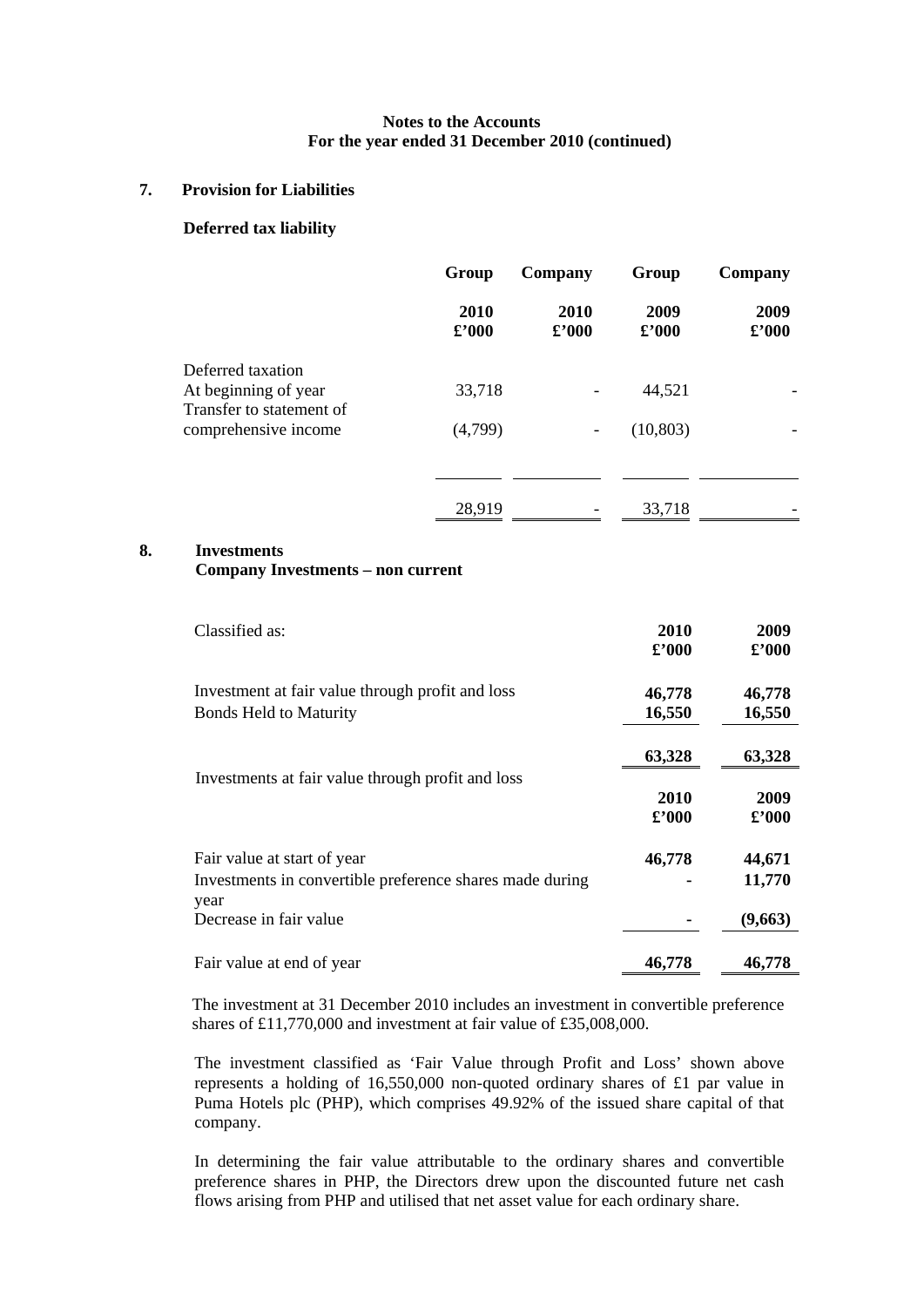Following a thorough review using the above method, the directors have concluded that the change in fair value of the investment has been so minimal as to require no recognition in these financial statements to the period 31 December 2010.

| <b>Bonds held to maturity</b> | <b>2010</b><br>$\pounds$ '000 | 2009<br>$\pounds$ '000 |
|-------------------------------|-------------------------------|------------------------|
| At start of year              | 16,550                        | 16,550                 |
| Redeemed in year              |                               | (993)                  |
| Amortisation of discount      |                               | 993                    |
| At end of year                | 16,550                        | 16,550                 |
|                               |                               |                        |

The investments included above represent investments in unsecured deep discount bonds issued by Puma Hotels (Finance) plc, a subsidiary of Puma Hotels plc, maturing at nominal value on 31 December 2012. The bonds have a coupon rate of 12%.

The maturity profile of the bonds held at 31 December 2010 is shown below:

| <b>Maturing</b>    | <b>Nominal Value</b> |                |  |
|--------------------|----------------------|----------------|--|
|                    | <b>2010</b>          | 2009           |  |
|                    | $\pounds$ '000       | $\pounds$ '000 |  |
| Within one year    |                      |                |  |
| One to two years   | 16,550               | -              |  |
| Two to three years |                      | 16,550         |  |
| <b>Total</b>       | 16,550               | 16,550         |  |

The investments disclosed above are shown in the Company statements only. The investments represent holdings within the subsidiary, PHP, hence the balances are eliminated upon consolidation.

# **9. Earnings Per Share**

#### **Earnings : Company**

|                                                                                | 2010<br>$\pounds$ '000 | 2009<br>$\pounds$ '000 |
|--------------------------------------------------------------------------------|------------------------|------------------------|
| Earnings for the purposes of basic<br>earnings per share being net profit/loss |                        |                        |
| attributable to owners of the Company                                          | 2,591                  | (7,855)                |

There were no convertible instruments in existence as at 31 December 2010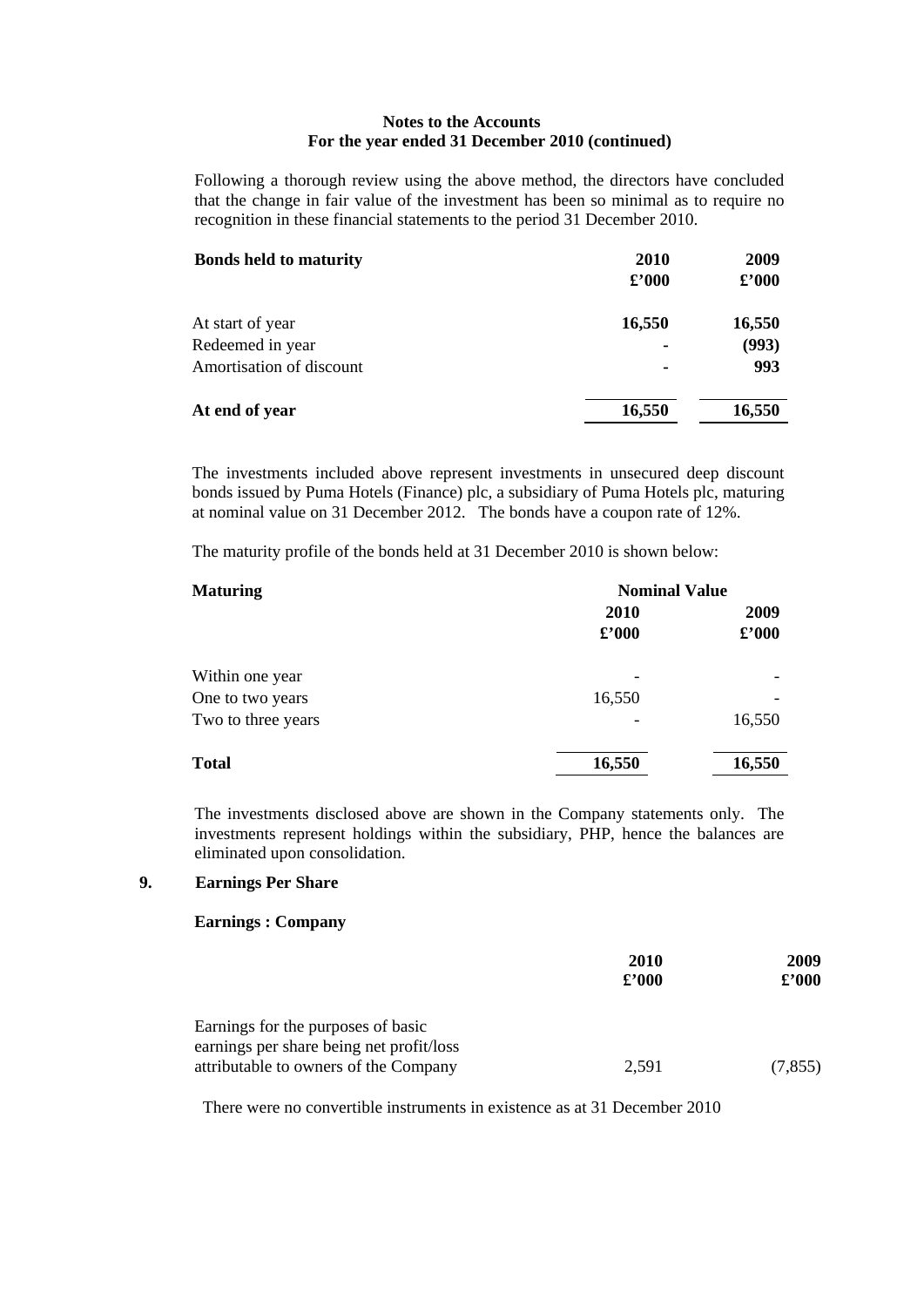| <b>Earnings: Group</b>                                                                                | 2010<br>$\pounds 000$ | 2009<br>$\pounds$ '000 |
|-------------------------------------------------------------------------------------------------------|-----------------------|------------------------|
| Earnings for the purposes of basic earnings per                                                       |                       |                        |
| share being net profit/(loss) attributable to owners<br>of the Company                                | (1,606)               | (3,461)                |
| <b>Number of Shares</b>                                                                               | 2010                  | 2009                   |
| Weighted average number of ordinary shares for<br>the purpose of basic and diluted earnings per share | 49,819,050            | 42,448,091             |

The preference shares issued by PHP are non-dilutive for the calculation of diluted earnings per share because the Group is loss making.

# **10. Revenue**

An analysis of the Group's and Company's revenue is as follows:

| <b>Continuing operations</b>                                                      | Group<br><b>2010</b><br>$\pounds$ '000 | Company<br>2010<br>$\pounds$ '000 | Group<br>2009<br>$\pounds$ '000 | Company<br>2009<br>$\pounds$ '000 |
|-----------------------------------------------------------------------------------|----------------------------------------|-----------------------------------|---------------------------------|-----------------------------------|
|                                                                                   |                                        |                                   |                                 |                                   |
| Property rental income from lease<br>agreement with Barceló Hotels and<br>Resorts | 30,326                                 |                                   | 15,123                          |                                   |
|                                                                                   |                                        |                                   |                                 |                                   |
| Amortisation of discount on bonds<br>held to maturity                             |                                        |                                   | 993                             | 1,986                             |
| Interest on bonds                                                                 |                                        | 1,986                             |                                 |                                   |
| Preference share dividend                                                         |                                        | 825                               |                                 |                                   |
|                                                                                   | 30,326                                 | 2,811                             | 16.116                          | 1,986                             |

#### **Operating lease arrangements**

#### **The Group as a lessor**

The Group has 45 year leases (from September 2007) which place full repairing and insuring obligations on the tenant and provide guaranteed rental growth over the first four years (from September 2007 to September 2011); this is inflation-indexed thereafter and can also increase if hotel EBITDA (as defined in the agreement with the tenant) performs well.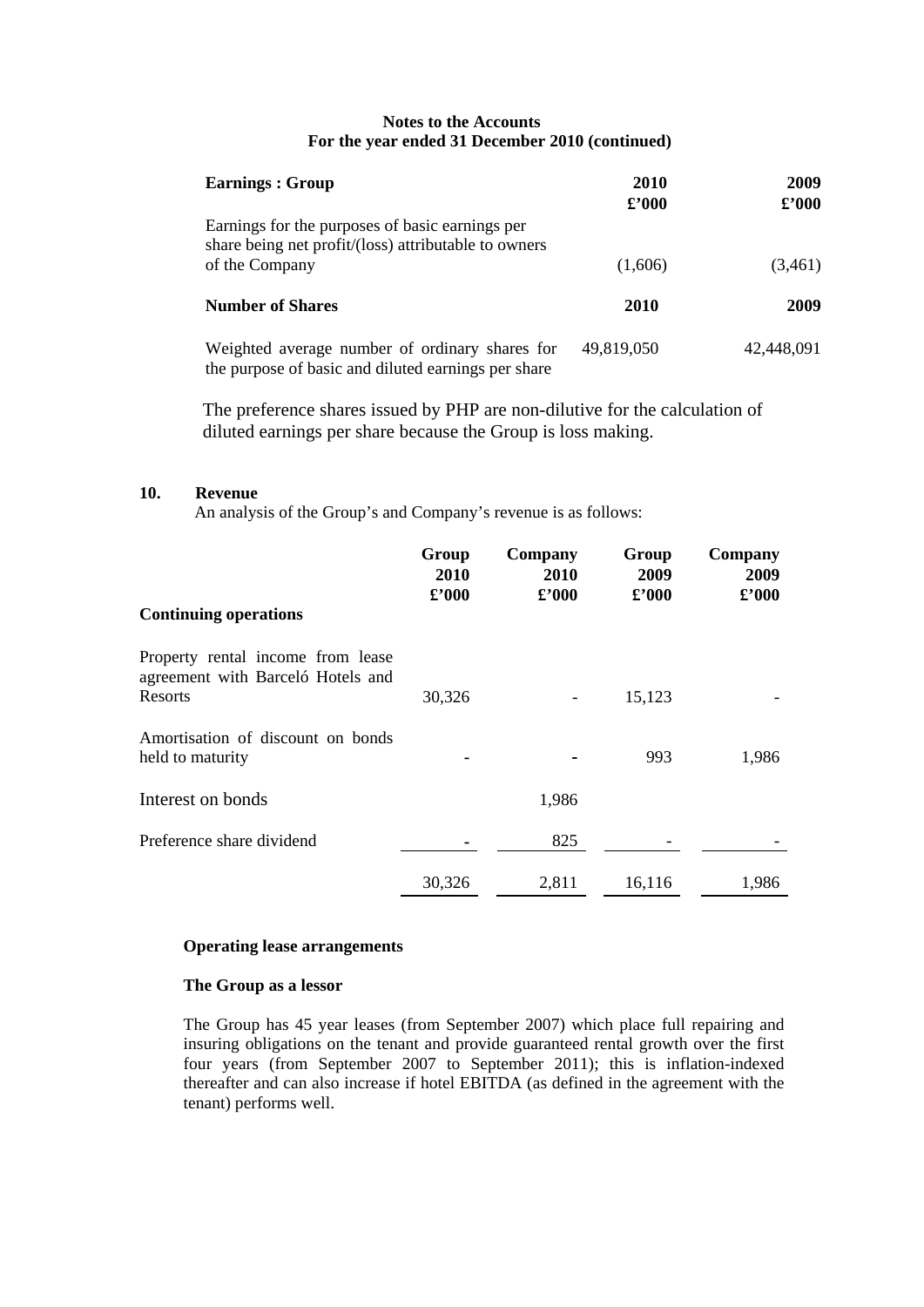At the balance sheet date, the Group had contracted with tenants for the following future minimum lease payment:

|                                        | Group          |
|----------------------------------------|----------------|
|                                        | 2010           |
|                                        | $\pounds$ '000 |
| Within one year                        | 31,000         |
| In the second to fifth years inclusive | 124,000        |

From September 2011 the leases benefit from annual RPI up to a cap of 5.5%. No RPI is built into the second to fifth years disclosure.

### **11. Events after the Balance Sheet Date**

On 15 March 2011 the Company declared a dividend of 2.6p per share. The ex-div date will be 23 March 2011 and a record date of 25 March 2011. Payment will be made to shareholders on 28 April 2011.

# **12. Share Capital - Company**

| <b>Authorised: Ordinary Shares of £0.05</b>     | 2010<br><b>Number</b> | 2010<br>$\pounds$ '000 |
|-------------------------------------------------|-----------------------|------------------------|
| As at 31 December                               | 80,000,000            | 4,000                  |
| Issued and fully paid: Ordinary Shares of £0.05 | 2010<br><b>Number</b> | 2010<br>$\pounds$ '000 |
| Balance at Start of Year<br>Issued during year  | 49,819,050            | 2491                   |
| As at 31 December                               | 49,819,050            | 2.491                  |

The Company has one class of ordinary shares which carry no right to fixed income.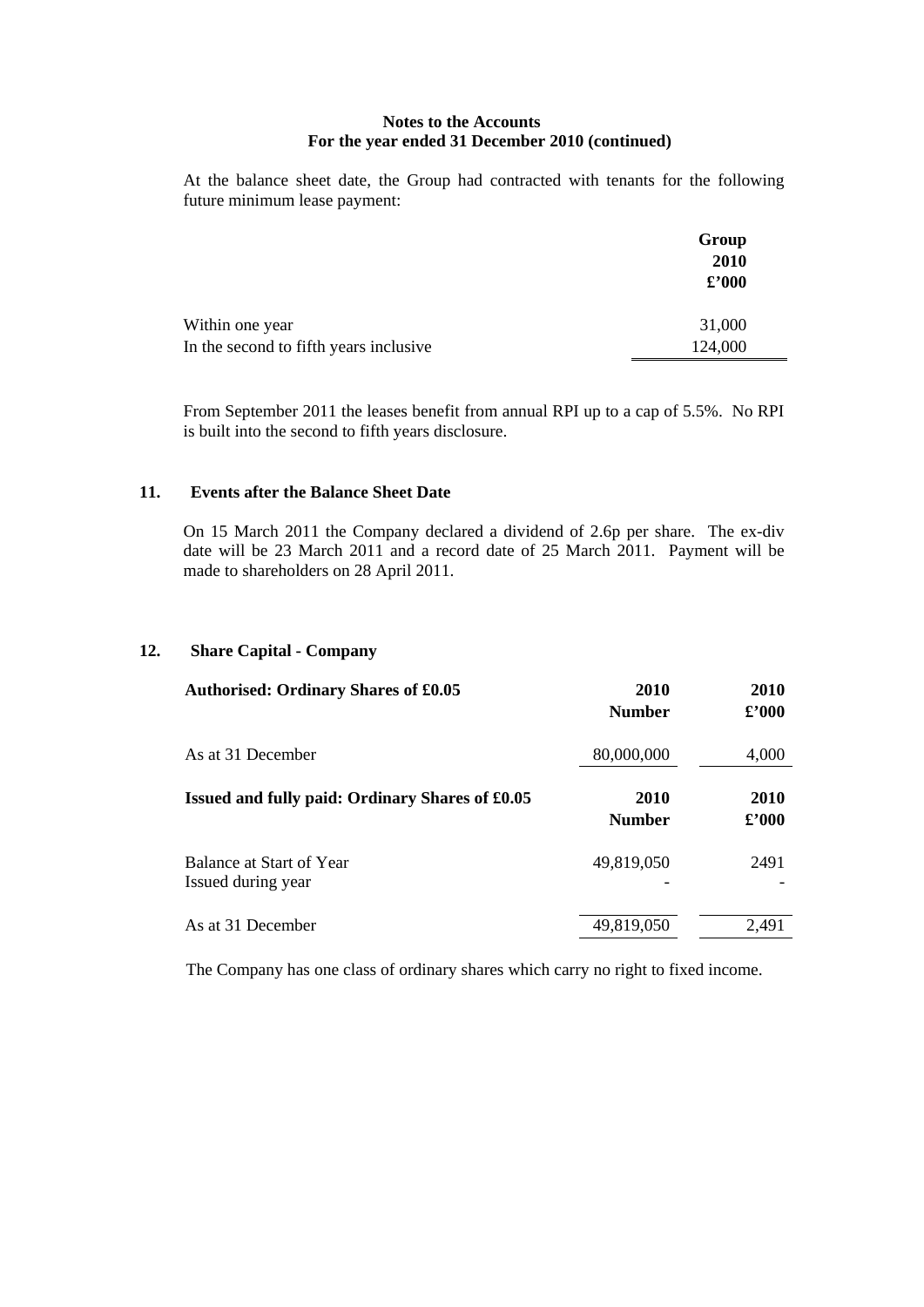# **Appendix**

# **Puma Hotels plc Consolidated Profit and Loss Account Year ended 31 December 2010**

|                                                                                                               | <b>Year ended</b><br>31 December<br>2010<br>$\pounds$ '000 | <b>Year ended</b><br>31 December<br>2009<br>$\pmb{\pounds}^{\prime}000$ |
|---------------------------------------------------------------------------------------------------------------|------------------------------------------------------------|-------------------------------------------------------------------------|
| <b>TURNOVER</b>                                                                                               | 30,326                                                     | 30,000                                                                  |
| Cost of sales                                                                                                 |                                                            |                                                                         |
| <b>GROSS PROFIT</b>                                                                                           | 30,326                                                     | 30,000                                                                  |
| Other administrative expenses                                                                                 | (3,594)                                                    | (3,873)                                                                 |
| Administrative expenses - exceptional<br>(Deficit on revaluation of properties)                               | (386)                                                      | (2,102)                                                                 |
| Total administrative expenses                                                                                 | (3,980)                                                    | (5,975)                                                                 |
| <b>OPERATING PROFIT- CONTINUING</b><br><b>OPERATIONS</b>                                                      | 26,346                                                     | 24,025                                                                  |
| Interest receivable and similar income                                                                        | 33                                                         | 39                                                                      |
| Interest payable and similar charges                                                                          | (25, 864)                                                  | (30, 301)                                                               |
| PROFIT/(LOSS) ON ORDINARY ACTIVITIES<br><b>BEFORE TAXATION</b><br>Tax on profit/(loss) on ordinary activities | 515                                                        | (6,237)                                                                 |
| PROFIT/(LOSS) FOR THE<br><b>FINANCIAL PERIOD</b><br>Equity dividend paid                                      | 515                                                        | (6,237)                                                                 |
| <b>RETAINED PROFIT/(LOSS) FOR THE</b><br><b>FINANCIAL PERIOD</b>                                              | 515                                                        | (6,237)                                                                 |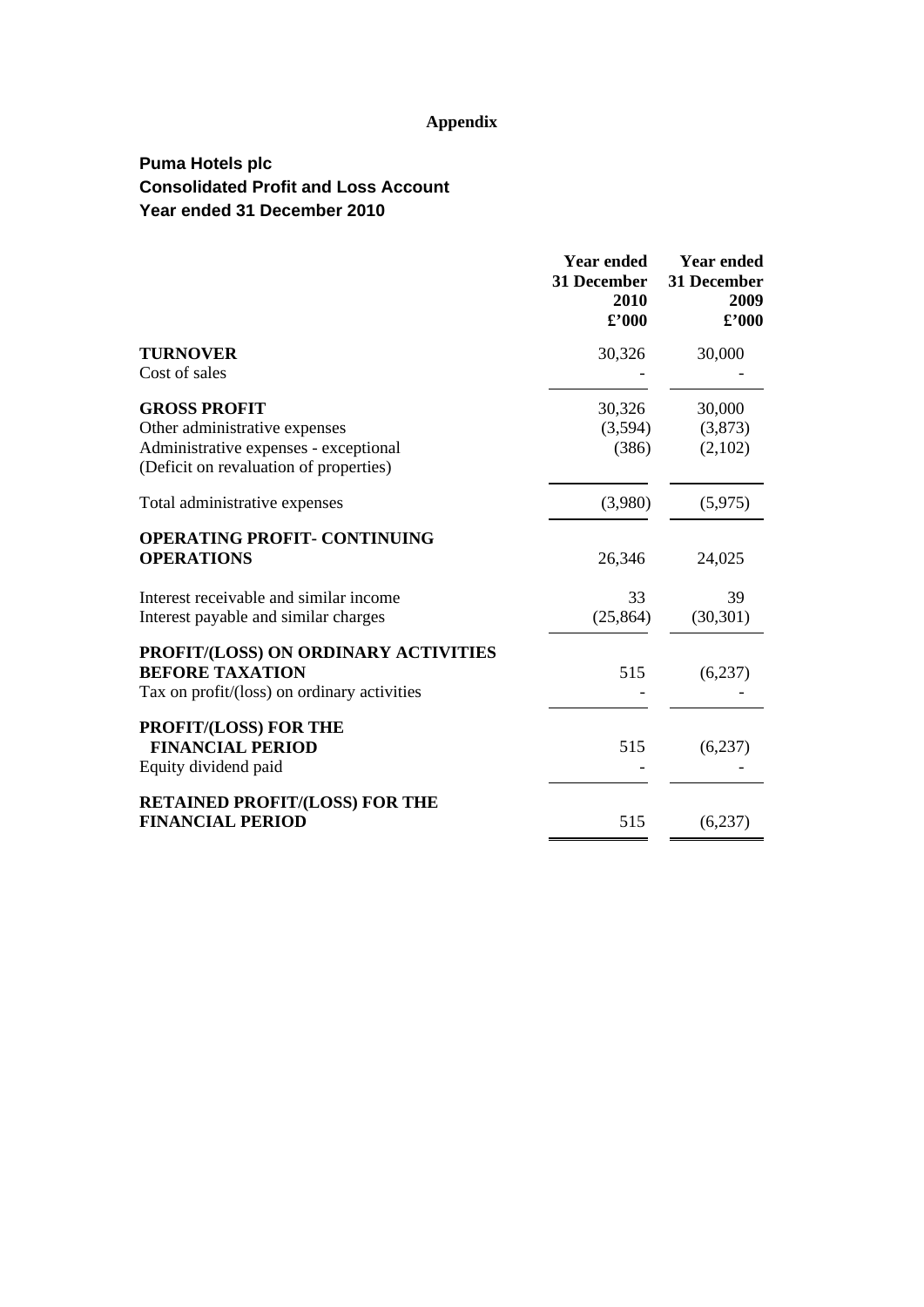# **Puma Hotels plc Consolidated and Company Balance Sheet As at 31 December 2010**

|                                                                                                                                          | Group<br>As at 31<br><b>December</b><br>2010<br>$\pounds$ '000 | Company<br>As at 31<br><b>December</b><br>2010<br>$\pounds$ '000 | Group<br>As at 31<br><b>December</b><br>2009<br>£'000 | Company<br>As at 31<br><b>December</b><br>2009<br>$\pounds$ '000 |
|------------------------------------------------------------------------------------------------------------------------------------------|----------------------------------------------------------------|------------------------------------------------------------------|-------------------------------------------------------|------------------------------------------------------------------|
| <b>FIXED ASSETS</b>                                                                                                                      |                                                                |                                                                  |                                                       |                                                                  |
| Intangible assets – goodwill<br>Tangible assets<br>Investments                                                                           | 7,440<br>458,321                                               | 469,668                                                          | 7,960<br>463,170                                      | 469,668                                                          |
|                                                                                                                                          | 465,761                                                        | 469,668                                                          | 471,130                                               | 469,668                                                          |
| <b>CURRENT ASSETS</b>                                                                                                                    |                                                                |                                                                  |                                                       |                                                                  |
| Debtors<br>Cash at bank and in hand                                                                                                      | 308<br>9,477                                                   | 510,662<br>9,477                                                 | 1,494<br>8,689                                        | 556,286<br>8,689                                                 |
|                                                                                                                                          | 9,785                                                          | 520,139                                                          | 10,183                                                | 564,975                                                          |
| <b>CREDITORS: amounts falling due within</b><br>one year                                                                                 | (14, 121)                                                      | (432,028)                                                        | (13,992)                                              | (404, 892)                                                       |
| NET CURRENT (LIABILITIES)/ASSETS                                                                                                         | (4, 336)                                                       | 88,111                                                           | (3,809)                                               | 160,083                                                          |
| <b>TOTAL ASSETS LESS CURRENT</b><br><b>LIABILITIES</b>                                                                                   | 461,425                                                        | 557,779                                                          | 467,321                                               | 629,751                                                          |
| <b>CREDITORS: amounts falling due after</b><br>more than one year<br>PROVISION FOR LIABILITIES                                           | (385, 228)                                                     | (302, 488)                                                       | (385,095)                                             | (302, 355)                                                       |
| <b>NET ASSETS</b>                                                                                                                        | 76,197                                                         | 255,291                                                          | 82,226                                                | 327,396                                                          |
| <b>CAPITAL AND RESERVES</b><br>Called up share capital<br>Share premium account<br><b>Revaluation reserve</b><br>Profit and loss account | 1,658<br>32,137<br>78,188<br>(35,786)                          | 1,658<br>32,137<br>221,496                                       | 1,658<br>32,137<br>84,732<br>(36,301)                 | 1,658<br>32,137<br>293,601                                       |
| <b>EQUITY SHAREHOLDERS' FUNDS</b>                                                                                                        | 76,197                                                         | 255,291                                                          | 82,226                                                | 327,396                                                          |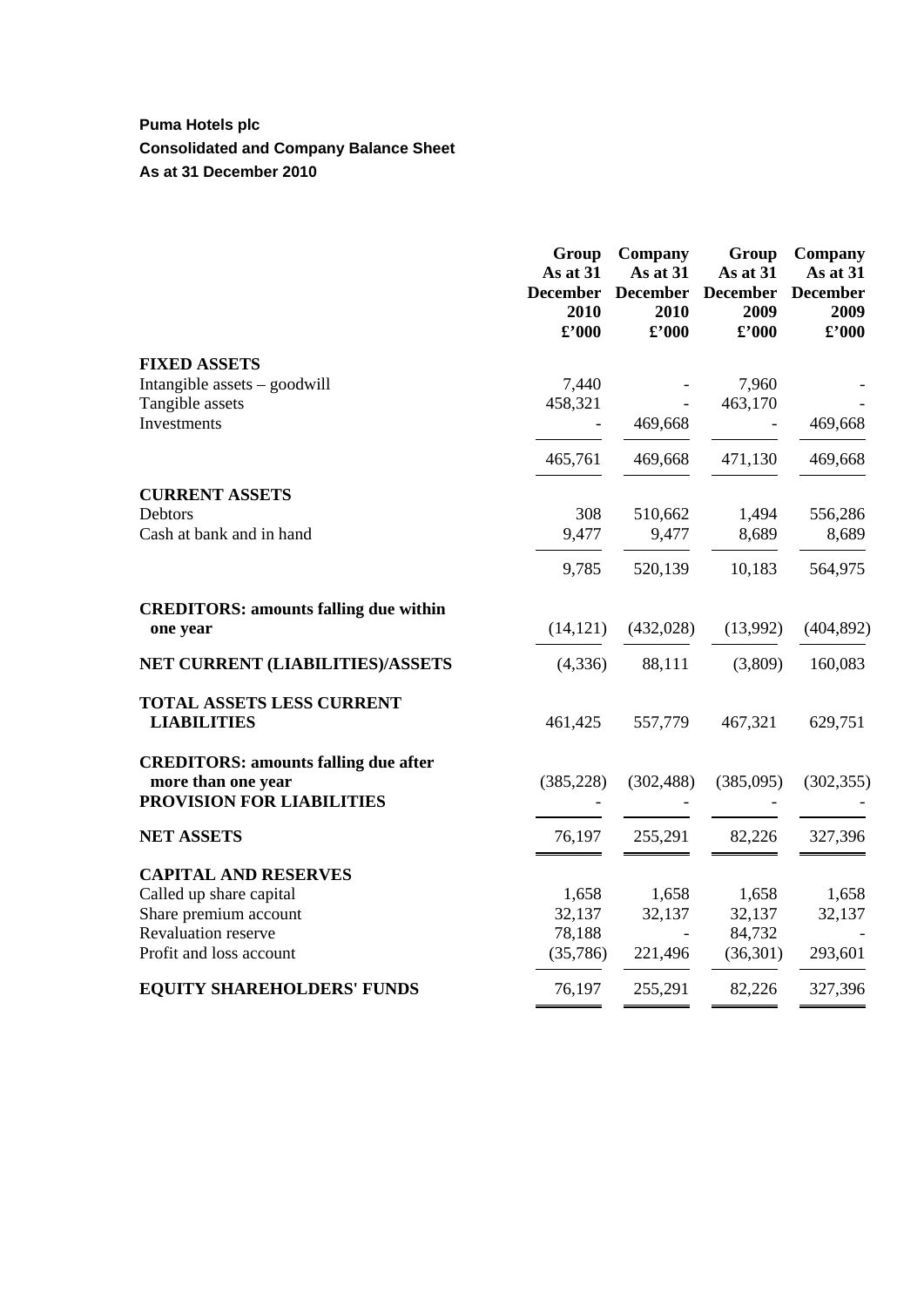# **Puma Hotels plc Consolidated Statement of Total Recognised Gains and Losses Year ended 31 December 2010**

|                                                                                                     | Year<br>ended 31<br>2010<br>$\pounds$ '000 | Year<br>ended 31<br>December December<br>2009<br>$\pounds$ '000 |
|-----------------------------------------------------------------------------------------------------|--------------------------------------------|-----------------------------------------------------------------|
| Profit/(loss) for the financial period<br>Unrealised (deficit)/surplus on revaluation of properties | 515<br>(6, 544)                            | (6,237)<br>(20,372)                                             |
| Total recognised gain/(losses) relating to the period                                               | (6,029)                                    | (26,609)                                                        |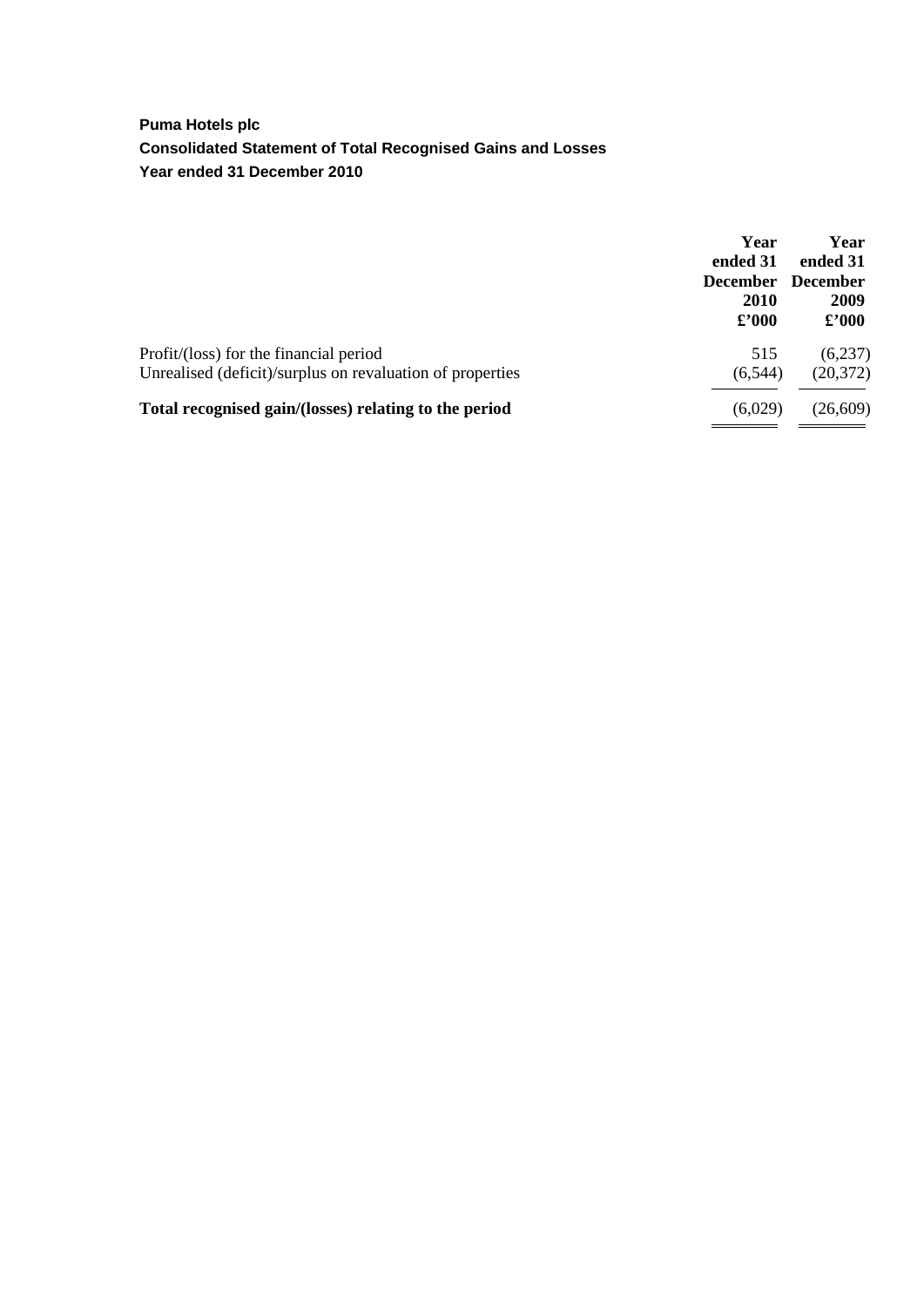**Puma Hotels plc Consolidated Cashflow statement Year ended 31 December 2010** 

|                                                                                                                                            | Year<br>ended 31<br><b>December</b><br>2010<br>$\pounds$ '000 | Year<br>ended 31<br><b>December</b><br>2009<br>$\pounds$ '000 |
|--------------------------------------------------------------------------------------------------------------------------------------------|---------------------------------------------------------------|---------------------------------------------------------------|
| Net cash inflow from operating activities                                                                                                  | 29,939                                                        | 26,636                                                        |
| Returns on investments and servicing of finance<br>Interest received<br>Interest paid<br>Interest paid on finance leases<br>Dividends paid | 33<br>(26, 853)                                               | 39<br>(27, 894)                                               |
| Net cash outflow from returns on investments and<br>servicing of finance                                                                   | (26, 820)                                                     | (27, 855)                                                     |
| <b>Taxation</b><br>Corporation tax paid                                                                                                    |                                                               |                                                               |
| <b>Capital expenditure</b><br>Purchase of tangible fixed assets<br>Sale of tangible fixed assets                                           | (2,349)<br>268                                                | (2,587)<br>463                                                |
| Net cash outflow from capital expenditure and financial investment                                                                         | (2,081)                                                       | (2,124)                                                       |
| Net cash inflow/(outflow) before financing                                                                                                 | 1,038                                                         | (3,343)                                                       |
| <b>Financing</b><br>New term loans raised<br>Term loans repaid<br>Bonds repaid<br>Issue of share capital<br>New term loan issue costs      | (250)                                                         | (15,000)<br>(1,124)<br>20,000<br>(592)                        |
| Net cash outflow/(inflow) from financing                                                                                                   | (250)                                                         | 3,284                                                         |
| Increase/(decrease) in cash                                                                                                                | 788                                                           | (59)                                                          |